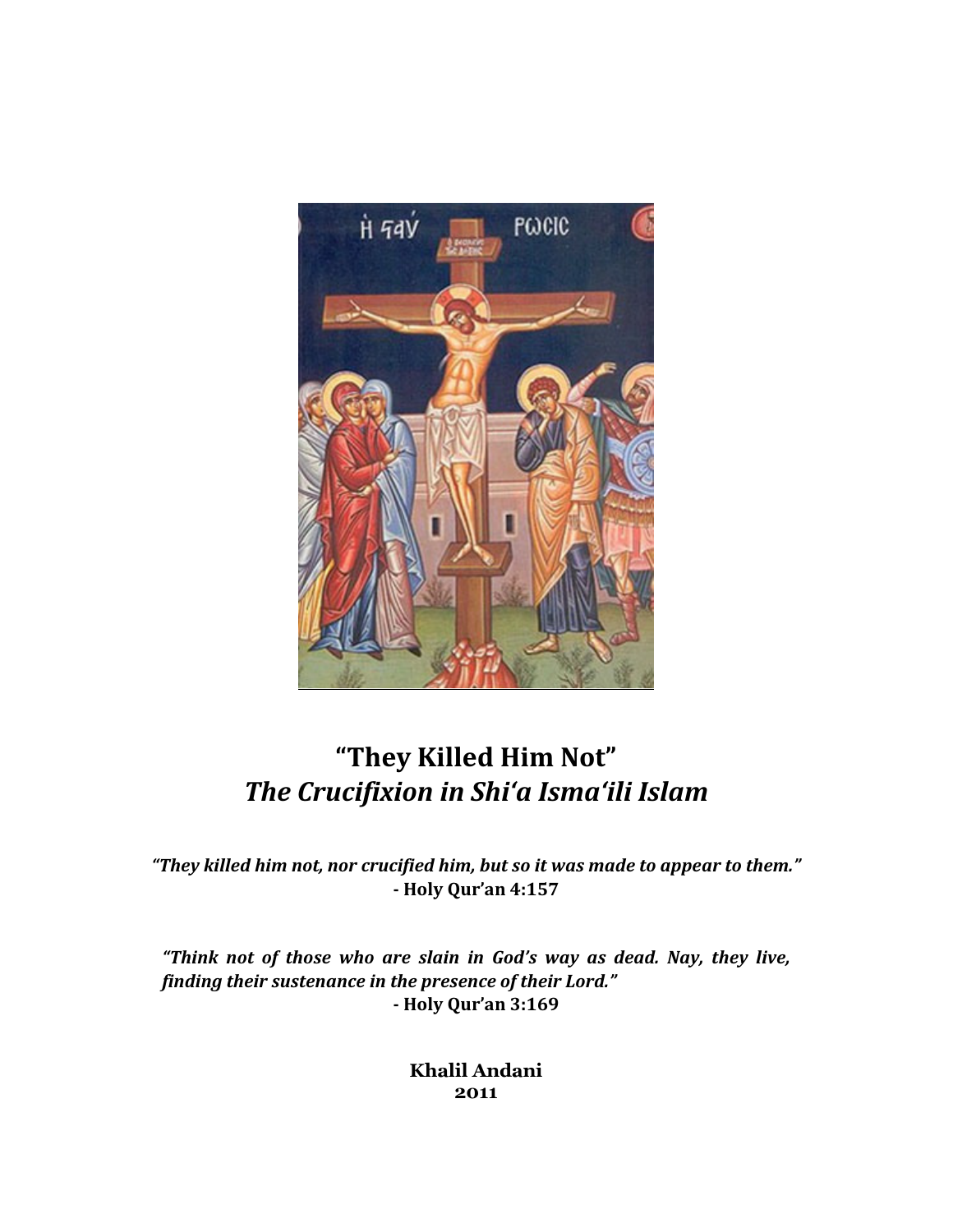## "They Killed Him Not": The Crucifixion in Shi'a Isma'ili Islam By: Khalil Andani

## wa-mā qatalūhu wa-mā salabūhu wa-lākin shubbiha lahum "They killed him not, nor crucified him, but so it was made to appear to them." (Holy Qur'an 4:157)

As observed by millions of Christians around the world, Good Friday marks the day when Jesus Christ was crucified. For Christians, this event is the climax of sacred history: the death of Christ on the Cross is believed to have redeemed and cleansed the sin of humanity. Indeed, the efficacy of the entire Christian doctrine – adhered to by the largest number of people in the world – depends upon the event of the Crucifixion. Interestingly, the faith of Islam, the second largest religion in the world after Christianity, seems to offer a completely different understanding of this event – it appears to deny the Crucifixion altogether. The only verse of the Holy Qur'an which speaks of the Crucifixion is 4:157 quoted above.

Over the history of Islam, most Muslim commentators have come to deny that Jesus was ever crucified at all, with many holding that a substitute was crucified in his place<sup>1</sup>. But does this view accurately reflect the Qur'anic position? It is necessary to examine the full context of the above verse – a verse which is too often referred to only in isolation. The group of verses which immediately precede the verse in question discuss the misdeeds of the People of the Book (ahl al-kitab):

In that they broke their covenant; that they rejected the signs of God. That they slew the Messengers in defiance of right; that they said, "Our hearts are the wrappings (which preserve God's Word; We need no more)";- Nay, God hath set the seal on their hearts for their blasphemy, and little is it they believe;- That they rejected Faith; that they uttered against Mary a grave false charge; That they said (in boast), "We killed the Messiah, Jesus the Son of Mary, the Messenger of God.";- but they killed him not, nor crucified him, but so it was made to appear to them, and those who differ therein are full of doubts, with no knowledge, but only conjecture to follow, for of a surety they killed him not:- Nay, God raised him up unto Himself; and God is Exalted in Power, Wise.

#### - Holy Quran 4:155-157

The Qur'anic denial of the crucifixion must be understood in its proper context: the Qur'an is only denying that the People of the Book crucified Jesus – and this appears to be in response to their boasting to have done so. A neutral reader may easily conclude that the Qur'an intends to say that the death of Jesus was ultimately due to God's will and not the desires of those who may have actually killed him. One then wonders: how did the view that Jesus was not crucified take root in the Islamic world?

Interestingly, the earliest textual evidence stating that Muslims deny the historical event of the crucifixion is not actually Muslim at all - it comes from the writings of the Christian Church Father, St. John of Damascus.<sup>2</sup> He made the statement to his Christian flock in the eight century, asserting that the Qur'an denied Christ's crucifixion for his own polemical purposes of refuting the early success of Islam. While it is true that most

<sup>&</sup>lt;sup>1</sup> See Todd Lawson, *The Crucifixion and the Qur'an*: *A Study in the History of Muslim Thought*, (Oxford: Oneworld Publications, 2009), 1-5.

<sup>2</sup> Ibid.*,* 7.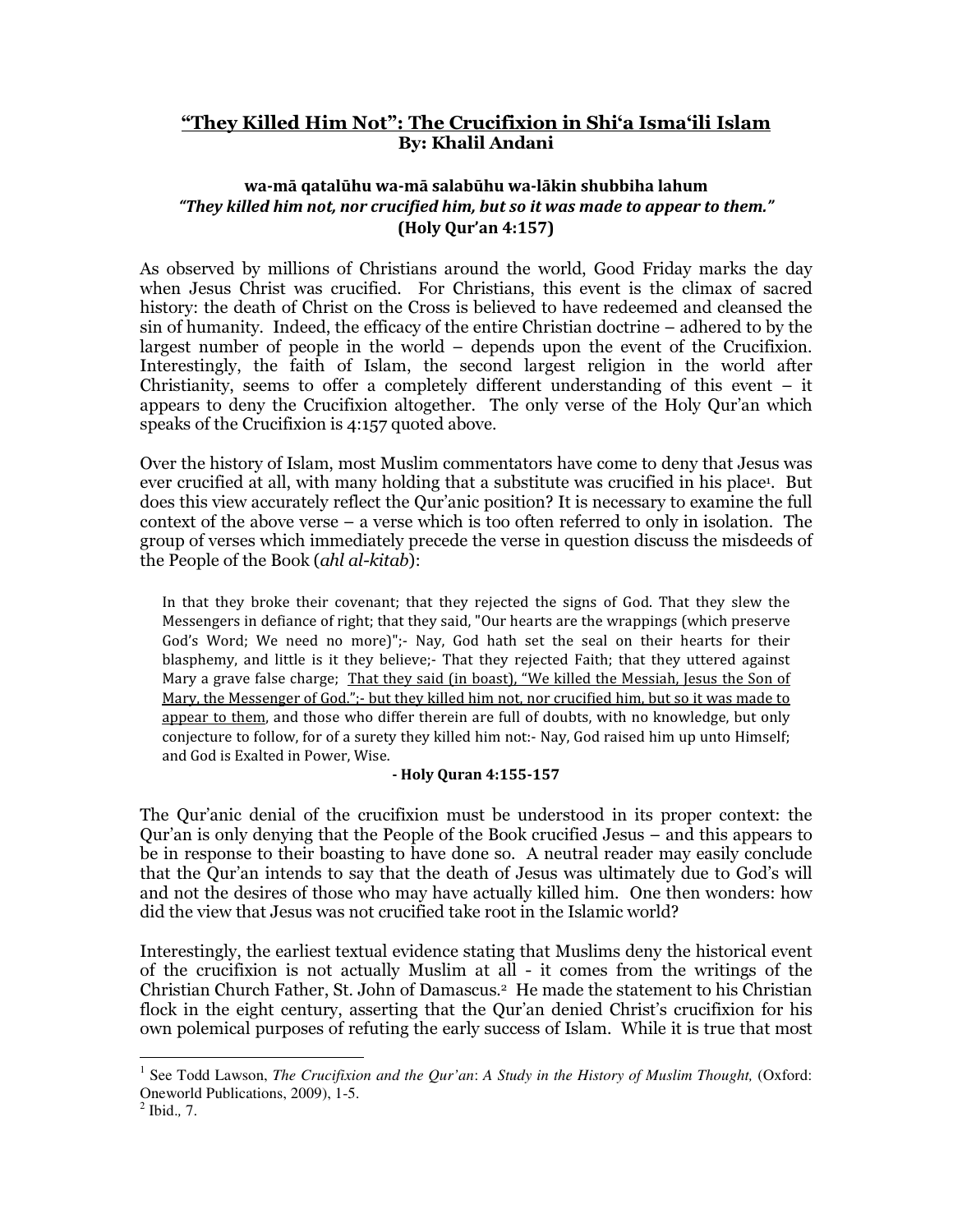Qur'anic commentators came to deny the crucifixion of Jesus, this view is not actually rooted in the Qur'anic verses but comes from *tafsir* which rely on other material from extra-biblical Judeo-Christian sources<sup>3</sup>. But the denial of the historical crucifixion was only one view among others on the subject to emerge from the Islamic world. There have been alternate interpretations of the same Qur'anic verses which collectively offer a range of perspectives on the crucifixion – from total denial to actually asserting that the crucifixion did take place historically. Todd Lawson explains that:

John of Damascus's interpretation of the Qur'anic account is, in fact, unjustifiable. The Qur'an itself only asserts that the Jews did not crucify Jesus. This is obviously different from saying that Jesus was not crucified. The point is that both John of Damascus and many Qur'an exegetes (Arabic mufassirūn), though not the Qur'an, deny the crucifixion. The Qur'anic exegesis of verse 4:157 is by no means uniform; the interpretations range from an outright denial of the crucifixion of Jesus to a simple affirmation of the historicity of the event.<sup>4</sup>

The false presumption that the Qur'an flatly denies the crucifixion of Christ has served as a great obstacle and roadblock in Christian-Muslim dialogue. If all Muslims and the Qur'an unanimously denied the crucifixion then this would indicate a point of great divergence between Christianity and Islam. For this reason, many Christians and Westerners easily dismiss the Qur'an as 'fiction' because they believe it denies a clear historical event. After all, how could a religious text be so misinformed about a fact of history? But, if the Qur'an does not actually deny the Crucifixion, then this changes the mode of interfaith dialogue completely.

One of the schools of Islamic thought and philosophy which actually affirmed the historicity of the Crucifixion on a Qur'anic basis and, in fact, glorified it, is the tradition of Shi'a Isma'ili Islam. Isma'ili Islam, a branch of Shi'a Islam, recognizes the spiritual and religious authority of a living *Imam* in every age who is directly descended from the Prophet Muhammad through his cousin and son-in-law, Imam 'Ali ibn Abi Talib and his wife Bibi Fatima, the Prophet's daughter. The present Imam of Shi'a Isma'ili Islam is His Highness Prince Karim Aga Khan IV who is the 49<sup>th</sup> hereditary *Imam*. Under the leadership of their Imams, the Isma'ili Muslims take an esoteric and intellectual approach in understanding the Qur'an and the practice of Islam. Over the centuries, the intellectual thinkers and philosophers of Isma'ili Islam developed an elaborate metaphysics, philosophy, cosmology and esoteric exegesis  $(ta'wil)$  – including specific material concerning the life, spiritual function, and crucifixion of Jesus.

The Isma'ili Muslim philosophers of the tenth and eleventh century were able to achieve a remarkable reconciliation and rapprochement between the Qur'anic and Christian views of the Crucifixion. While affirming the historicity of the event (in common with Christians), the Isma'ili philosophers were still able to deny Christ's death from a more spiritual perspective which they saw reflected in the Qur'anic verses:

The Isma'ili scholars of the tenth and eleventh centuries saw perfect harmony between this Qur'anic verse and the Gospels, as for example when Jesus instructed his followers to fear not the one who can kill the body but fear the one who can kill both the body and the soul. Thus it is equally possible to state that these Muslim exegetes may also have been 'correct'.<sup>5</sup>

<sup>3</sup> Lawson, *The Crucifixion,* 12.

<sup>4</sup> Ibid., 12.

<sup>5</sup> Ibid., 6.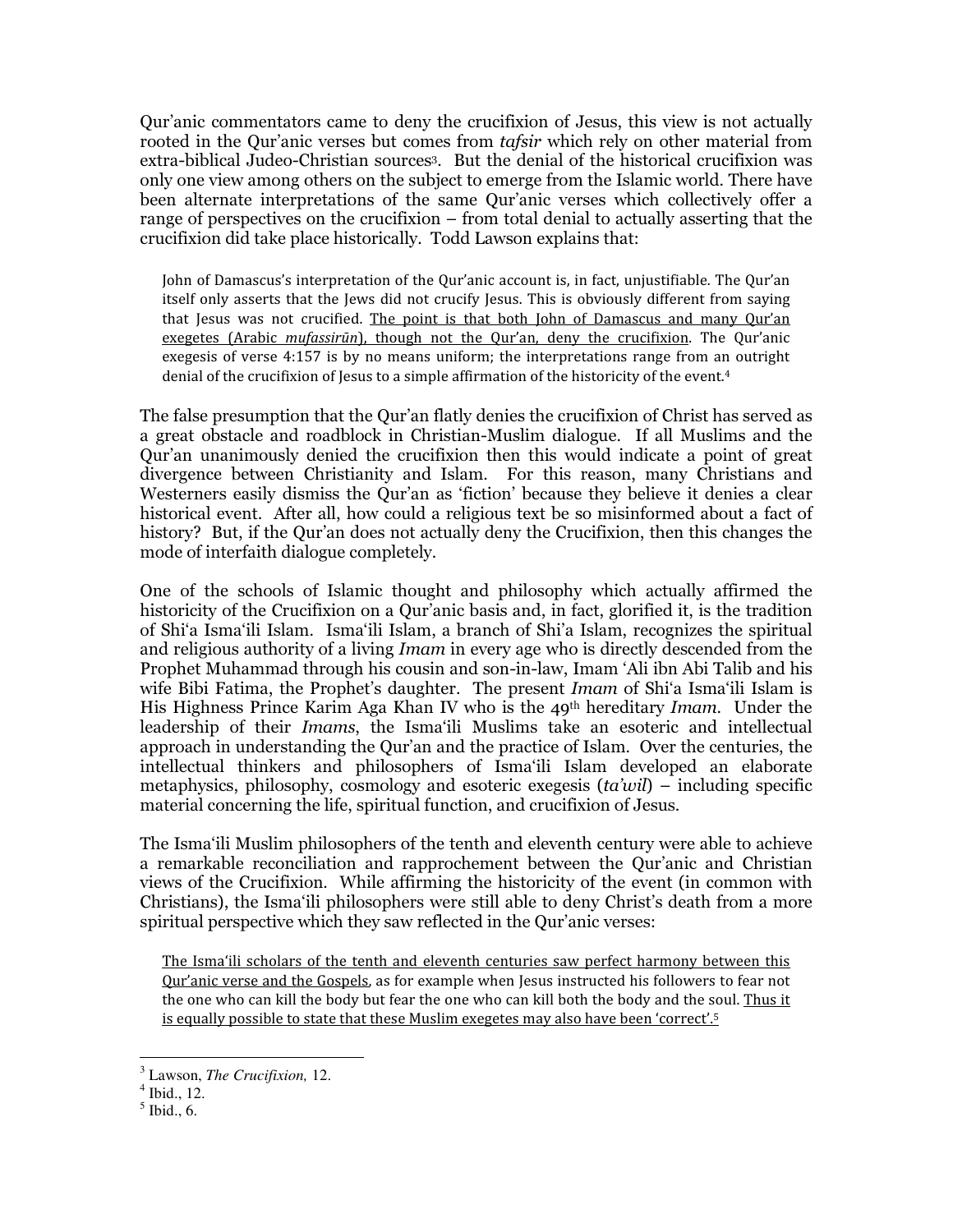In fact, some of the Isma'ili philosophers actually emphasized the importance of Christ's death on the Cross from an esoteric perspective and saw in it an immense eschatological meaning. Finally, the Isma'ili thinkers, relying on the method of ta'wil (esoteric exegesis), perceived great spiritual truths hidden in the symbolism of the Cross – the same truths which they saw symbolized in the words of the Islamic testimony of faith known as the Shahada.

This article explains the Isma'ili Muslim understanding of the Qur'anic verses on the Crucifixion, the meaning of the Crucifixion in Isma'ili eschatology and the esoteric exegesis (ta'wil) of the Cross, according to the Isma'ili philosophers. These Isma'ili Muslim perspectives were articulated in the tenth and eleventh century when Isma'ili philosophy underwent a great flowering. But there is reason to believe that such perspectives, due to their pluralistic, ecumenical and esoteric outlook, can play a great role in the modern age towards opening further doors of understanding and recognition between the faiths of Christianity and Islam.

## The Isma'ili View of the Crucifixion



-

Think not of those who are slain in God's way as dead. Nay, they live, finding their sustenance in the presence of their Lord.

(Holy Qur'an 3:169)

All Muslims recognize Jesus as a great Prophet and Messenger of God. Like the Gospels, the Our'an refers to Jesus as the Messiah or Christ (al-Masih) sent to the Children of Israel in the footsteps of Moses and the Hebrew Prophets. 6 Interestingly, the Qur'an also refers to Jesus as God's Word (kalimat) and God's Spirit (ruh) breathed into the Virgin Mary.<sup>7</sup> In Islam in general and in Isma'ili thought in particular, Jesus and his mission are of great importance as he is the precursor and forerunner of Muhammad who was the Seal of the Prophets.

Jesus occupies a pre-eminent position in Isma'ili philosophy in which he is regarded as being one of the 'Possessors of Resolution' (*ulu'l-azam*)<sup>8</sup> and a Speaking Prophet or

<sup>6</sup> Qur'an 5:46 – "And in their footsteps, We sent Jesus the Son of Mary, confirming the Law (*al-tawrati*) that had come before him: We sent him the Gospel: therein was guidance and light, and confirmation of the Law that had come before him: a guidance and an admonition to those who fear God." Compare this with Jesus' words in the Gospel of Matthew 5:17-18 – "Do not think that I have come to abolish the Law or the Prophets; I have not come to abolish them but to fulfill them".

<sup>7</sup> Qur'an 4:171 – "Christ Jesus the Son of Mary was a Messenger of God, and His Word (*kalimatuhu*), which he bestowed on Mary, and a Spirit from Him (*ruhu minhu*)…"

<sup>&</sup>lt;sup>8</sup> There are five Prophets in Islam known as the *Ulu'l-'Azam* which means 'the Possessors of Resolution'. This term is used in the Qur'an 46:35 – "Therefore have patience as the *Ulu'l-'Azam* from the Messengers". They are mentioned as a group in two Qur'anic verses: 33:7 – "And remember We took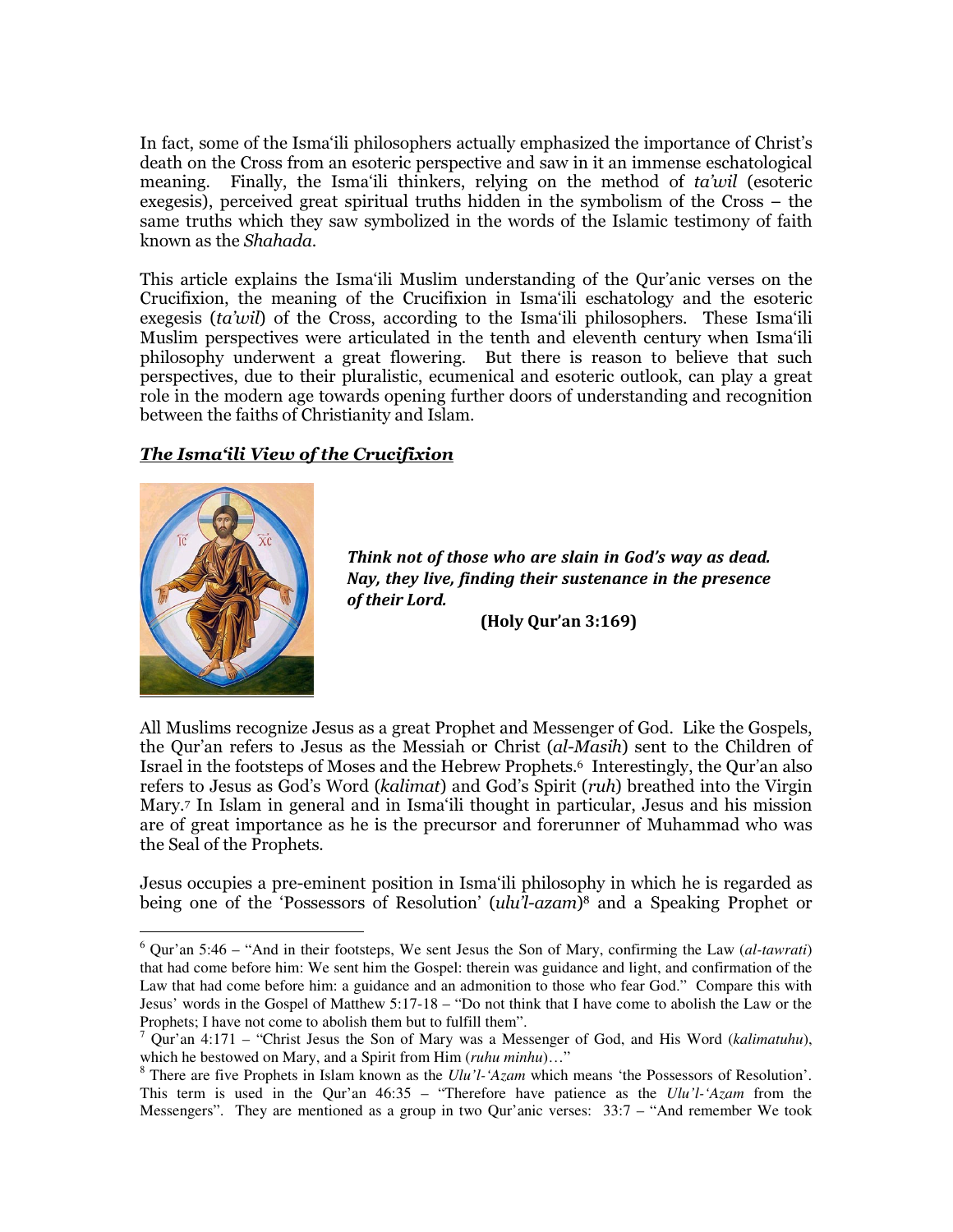Proclaimer (Natiq) of which there have been only six (Adam, Noah, Abraham, Moses, Jesus, Muhammad).<sup>9</sup> In the entire Cycle of Prophecy, Jesus represents the esoteric or solar aspect of Prophecy known as the walayah and his function was to reveal the esoteric content (batin) of the Law (shari'ah) of Moses, thus fulfilling its ultimate purpose. It is not surprising then to see why many Isma'ili philosophers devoted great attention to the figure of Jesus, his mission and the esoteric meaning of various symbols and events in his life.

In Isma'ili philosophy, each great Prophet or Natiq (Speaking Prophet) is the locus of manifestation (mazhar) of the Universal Intellect. In various forms of Islamic gnosis and philosophy, including Isma'ili thought, the Universal Intellect (al-'aql al-kull) is the first being originated directly by God while the rest of Creation is created through the Universal Intellect. This is evident in many hadiths accepted by both Sunni and Shi'ite Muslims where the Prophet himself states that "the first thing created by God was the Intellect ('aql)." According to Imam Ja'far al-Sadiq, this Intellect is the primordial Light which was manifest in the Prophet Muhammad and the first Imam, 'Ali ibn Abi Talib:

Two thousand years before creation, Muhammad and 'Ali were one Light (nur) before God.<sup>10</sup>

In another hadith, the Imam describes the Intellect  $(\text{`aq}$ ) as the first spiritual entity to be created from God's Light:

God – may He be glorified and exalted – created Intellect  $(AqI)$  first among the spiritual entities. He drew it from the right side of His throne, making it proceed from his own Light.<sup>11</sup>

In Isma'ili thought, God Himself transcends all attributes, descriptions, and names including the categories of being and non-being, unity and multiplicity, and even existence and non-existence. In the Isma'ili metaphysical worldview, all of the attributes and qualities of greatness, majesty and perfection, particularly those of an anthropomorphic nature, pertain to the Universal Intellect and not to God Himself who utterly transcends such qualities. The Universal Intellect encompasses all divine attributes and all of existence within itself and is, technically speaking, the 'First Cause' and the 'Necessary Being' (wajib al-wujud) of the onto-cosmological hierarchy which gives rise to the physical world. The person of the Speaking Prophet (Natiq) and his lineal descendant, the *Imam*, is the locus of manifestation (*mazhar*) of the Universal Intellect<sup>12</sup> – in the manner of a mirror which reflects an object without actually

from the prophets their covenant: As (We did) from thee: from Noah, Abraham, Moses, and Jesus the son of Mary: We took from them a solemn covenant"; 42:13 – "The same *Din* has He established for you as that which He enjoined on Noah - the which We have revealed to thee - and that which We enjoined on Abraham, Moses, and Jesus: Namely, that ye should remain steadfast in *Din*, and make no divisions therein: to those who worship other things than God, hard is the (way) to which thou summon them. God chooses to Himself those whom He pleases, and guides to Himself those who turn (to Him)."

<sup>9</sup> For the Isma'ili concept of *Natiq* or Speaking Prophet, see Shafique Virani, *The Days of Creation in the Thought of Nasir-i Khusraw,* published in *Nasir Khusraw: Yesterday, Today, Tomorrow*, Khujand, 2005, Publishing House "Noshir", 74-83, also published online on the Institute of Ismaili Studies website.

<sup>&</sup>lt;sup>10</sup> Mohammad Ali Amir-Moezzi, *The Divine Guide in Early Shi 'ism*, (SUNY Press, 1994), 31.

 $11$  Ibid., 8

<sup>&</sup>lt;sup>12</sup> This is part of standard Fatimid Isma'ili doctrine. For example, Nasir-i Khusraw writes: "This is because in this world, the Universal Intellect (*'Aql-i Kull*) is the true *Imam* (*Imam-i haqq*)." See *Shis Fasl,* transl. W. Ivanow as "The Six Chapters"*,* (Bombay: The Ismaili Society, 1949). Seyyed Hossein Nasr, speaking about the Prophet Muhammad, writes: "He is *inwardly* identified with the Logos and the Divine Intellect."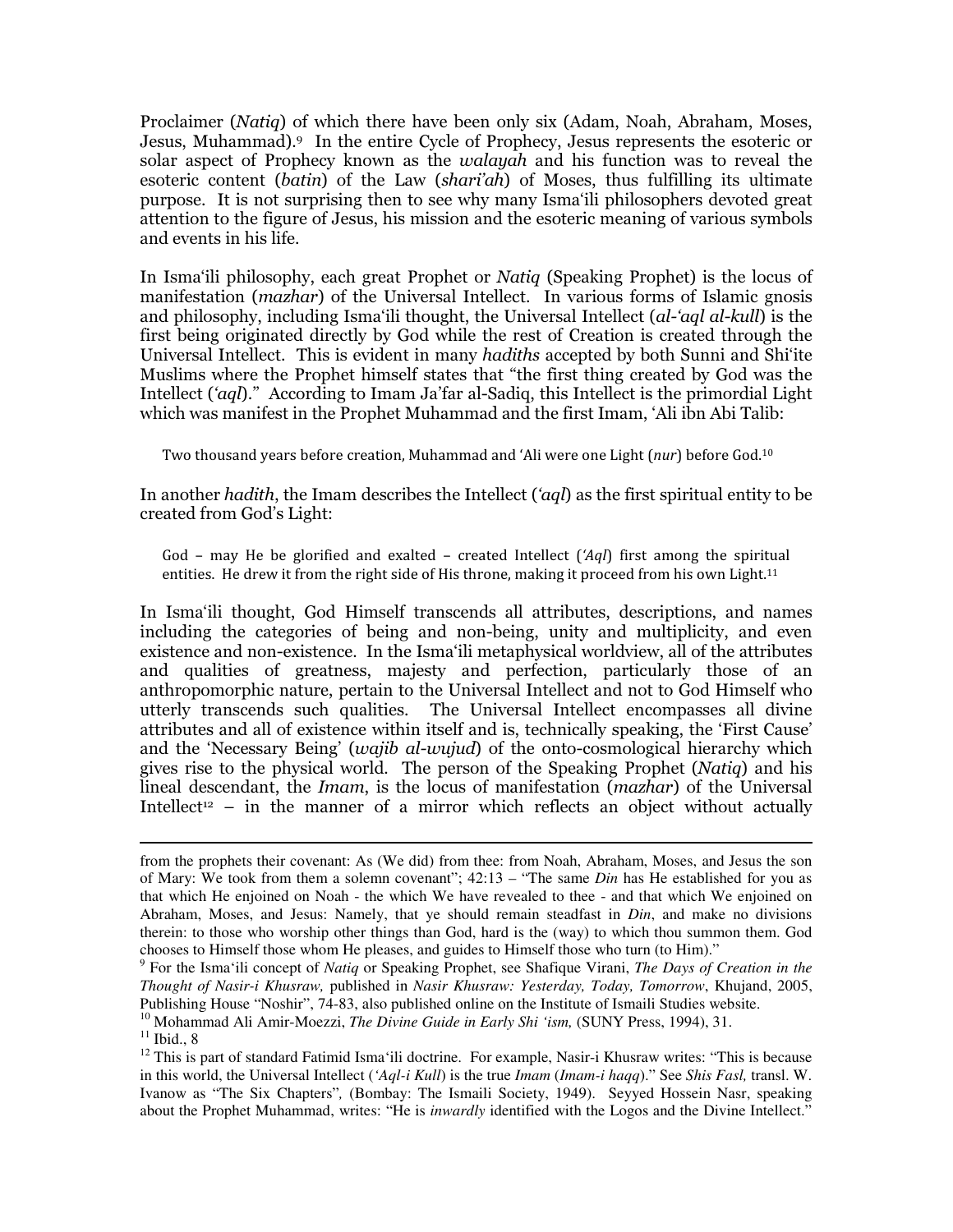constraining or incarnating that object<sup>13</sup>. Henry Corbin has collectively referred to these concepts as "Imamology", according to which the figure of the Prophet or Imam possesses two distinct natures or layers of being – a created human nature and an eternal divine nature.<sup>14</sup> This Imamology becomes relevant in understanding Isma'ili "Christology" which informs the Isma'ili Muslim understanding of the Crucifixion.

Several Isma'ili philosophers of the tenth and eleventh centuries commented on the Crucifixion including the Ikhwan al-Safa, Ja'far ibn Mansur al-Yaman, Abu Hatim al-Razi, Abu Yaqub al-Sijistani and al-Mu'ayyad fi'l-Din al-Shirazi. All of them are in agreement in affirming the historicity of the Crucifixion, confirming that it was indeed Jesus himself who was crucified and not a substitute as maintained by many other Qur'anic commentators.

For al-Mu'ayyad fi'l-Din al-Shirazi denying the historicity of the Crucifixion is to contradict a historical fact established by the testimony of two major religious communities, the Jews and the Christians. Even the prominent Sunni Muslim theologian al-Ghazali eventually came to affirm the Crucifixion, most likely learning this from the Isma'ili sources.<sup>15</sup> The Ikhwan al-Safa go as far as to narrate the entire story of Jesus' Crucifixion in their Epistles as follows:

So Jesus went the next day and appeared to the people and summoned them and preached to them until he was seized and taken to the king of the banu isra'il. The king ordered his crucifixion, so his nasut (physical body) was crucified, and his hands were nailed to the wooden cross and he stayed crucified from morning till evening. And he asked for water but was given vinegar [to drink]. Then he was pierced with a lance and buried in a place near the cross while forty troops guarded the tomb. And all of this occurred in the presence of the disciples. When they saw him they knew that it was he CERTAINLY and that he had [not] commanded them to DIFFER ABOUT IT. Then they gathered three days later in a place. And Jesus did appear to them and they saw that mark which was known by them. The news was

 $14$  One may object to the notion that the Prophet of Islam possesses both a human nature and a divine nature and oppose this as *shirk*. However, the verses of the Qur'an clearly attribute many of the Names and Attributes of God to the Prophet Muhammad. For example, God is *al-Rahman* and the Prophet is *rahma* (21:107); God is *al-Rahim* and the Prophet is *rahim* (9:128); God is *al-Ra'uf* (Most Compassionate) and the Prophet is *ra'uf* (9:128); God is *al-Nur* (The Light) and the Prophet is *nur* (5:15) and luminous lamp (33:46); God is *al-Shahid* (The Witness) and the Prophet is *shahid* (witness) (33:46); God sends *salawat*  (blessings) and the Prophet sends *salawat* (9:103); God is *al-Wali* (The Guardian-Friend) and the Prophet is *wali* (5:55); God is *al-'Afw* (The Pardoner) and the Prophet pardons the believers (5:13); God is *al-Hadi* (The Guide) and the Prophet is the guide of the believers (45:25); God is *al-Azim* (The Great) and the Prophet's is *azim* (68:4); He who gives their allegiance (*bay'a*) to the Prophet has given it to God and the Prophet's hand is the Hand of God (48:10); He who obeys the Prophet, obeys God (4:80). Thus, Shi'ite Imamology is based upon this Qur'anic Prophetology. See also Reza Shah-Kazemi, *Reflections on Quranic Prayer,* (Institute of Ismaili Studies: London, 2011), 74.

<sup>15</sup> Lawson, *The Crucifixion,* 78.

See Seyyed Hossein Nasr, *Ideals and Realities of Islam,* (London: George Allen & Unwin Ltd, 1966), 99. Most recently, the Aga Khan IV, the present *Imam* of the Isma'ili Muslims, formally endorsed the definition of the *Imam* as a *mazhar* at the Ismaili Paris Conference of 1975.

<sup>&</sup>lt;sup>13</sup> See Henry Corbin, *History of Islamic Philosophy*, (Kegan Paul International, Institute of Ismaili Studies: New York, London), 48. To be precise, the *locus of manifestation* is not merely the body of the *Imam*, but the purified human soul of the *Imam* which is *effaced* before the Divine. Far from being *shirk,* the concept of *mazhariyyah* articulates the most radical and deepest notion of *tawhid*; for the locus of manifestation (*mazhar*) is itself nothing and empty before the Divine Names and Attributes which are only *reflected* in the locus while not actually residing in it.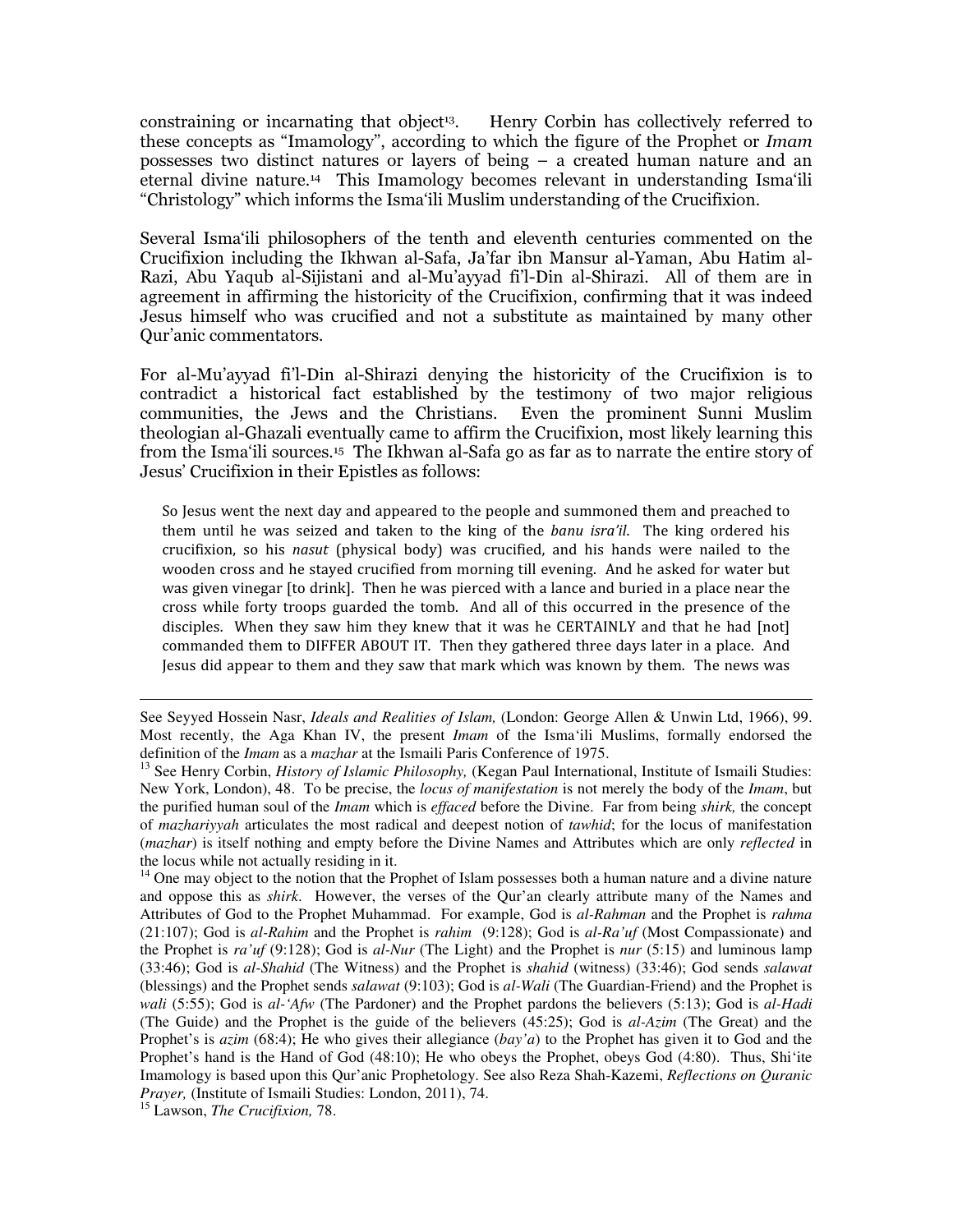spread among the banu isra'il that the Messiah was not killed. So the tomb was opened and the nasut (physical body) was not found. Thus, the troops DIFFERED AMONG THEMSELVES and much idle chatter ensured, and the story was complicated.<sup>16</sup>

The Isma'ilis thus affirm fully that Jesus died in the conventional sense – his physical body was crucified and killed. In fact, the Qur'an confirms in other verses that Jesus did actually die but that his death was ultimately due to the Will of God and not merely the desires of Jesus' enemies:

Behold! God said: "O Jesus! I will cause you to die (mutawaffeeka) and raise thee to Myself and purify thee of those who disbelieve; I will make those who follow thee superior to those who reject faith, to the Day of Resurrection: Then shall ye all return unto me, and I will judge between you of the matters wherein ye dispute."

#### - Holy Quran 3:55

And when God will say: "O Jesus, did you say to men, Take me and my mother for two gods besides God?" He will reply: "Glory be to Thee! it was not for me to say what I had no right to say. If I had said it, Thou wouldst indeed have known it. Thou knowest what is in my mind, and I know not what is in Thy mind. Surely Thou art the great Knower of the unseen. I said to them naught save as Thou didst command me: Serve God, my Lord and your Lord; and I was a witness of them so long as I was among them, but when Thou didst cause me to die (tawaffaytanee) Thou wast the Watcher over them. And Thou art Witness of all things."

- Holy Quran 5:116-117

The Arabic words used above, mutawafeeka and tawaffaytanee, translated as God taking Jesus' soul at death, occur throughout the Qur'an to describe the act of God or His Angels taking souls of people when they die.<sup>17</sup> Thus, the Qur'an asserts that Jesus did actually die but attributes his death to God's Will and not the agency of Jesus' enemies. In this sense, Todd Lawson remarks:

To return to our theoretical reader, they could hold a view that, whoever the THEY might be, it is clear that it is God himself who determines such important matters as the fate of his Son. Thus, even if to all outward appearances THEY did actually KILL AND CRUCIFY Jesus, it was only through the mysterious working out of the will of God, what Muslims might refer to as divine permission *(idhri)*. THEY ultimately had no agency in the matter: 'it only appeared so to them'.<sup>18</sup>

Immediately, it may seem that affirming Jesus' Crucifixion runs contradictory to the Qur'an's denial: "They killed him not, nor crucified him, but it was made to appear to them (4:157). One of the keys to understanding the Isma'ili interpretation of this verse is the concept of nasut (human nature) and lahut (divine nature). For the esoteric schools of Islam such as Sufism and Isma'ilism, the person of the Prophet or the *Imam* possesses two distinct natures or layers of being. The first is his human nature called the nasut and the second is his celestial or divine nature called the *lahut*. The divine nature (*lahut*) is the Universal Intellect *(al-'agl al-kull)* which is also called the Light of Muhammad *(nur*) *Muhammad*) or the Light of Imamat (*nur al-imamah*) and it is this Light (*nur*) which is manifested in the subtle soul of the Prophet or Imam. The nasut (human nature) of the

<sup>16</sup> Ibid. 86

 $17$  See Our'an 4:97, 47:27, 6:61, 22:5, 2:234 for these occurrences.

<sup>18</sup> Lawson, *The Crucifixion,* 8.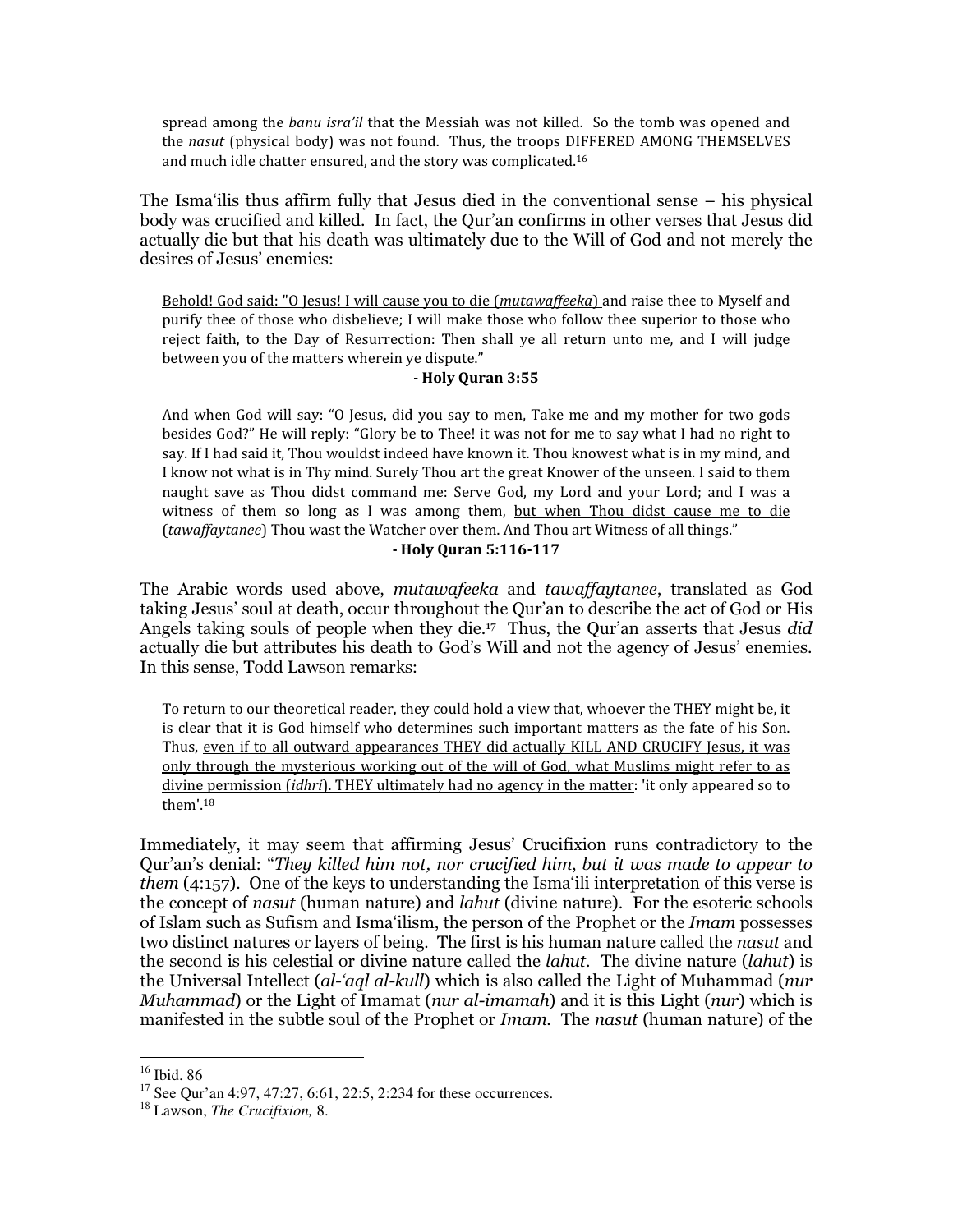Prophet or Imam is his physical body which is merely the 'cover' for the subtle soul and not the essence of his personality<sup>19</sup>. It is in this sense that the Ikhwan al-Safa used the word *nasut* in the earlier quoted passage. With regard to these two natures being present in the Prophet Muhammad, the contemporary Islamic philosopher Seyyed Hossein Nasr writes:

The Prophet possessed eminently and in perfection both human (nasut) and spiritual (lahut) natures. Yet, there was never an incarnation of the *lahut* in the *nasut*, a perspective which Islam does not accept. The Prophet possessed these two natures and for this very reason his example makes possible the presence of a spiritual way in Islam.<sup>20</sup>

The *nasut* and the *lahut* remain as two distinct natures or layers of being; they do not intermix or mingle but exist in a union without confusion. Jesus, being one of the great Prophets of Islam, also possesses the same two natures. The Isma'ilis were able to both confirm and deny Christ's crucifixion in accordance with this duality: for it is only the physical body or the nasut of Jesus which was crucified on the Cross; the divine reality or lahut of Christ was unaffected and can never be subject to death. Christ's subtle soul and the Light (nur) manifested through it could never be crucified. The Isma'ili philosopher al-Mu'ayyad, in order to support the position that Christ could never die *in reality*, cites the following Qur'anic verse:

Think not of those who are slain in God's way as dead. Nay, they live, finding their sustenance in the presence of their Lord.

#### - Holy Qur'an 3:169

In a similar vein, an anonymous Isma'ili text states:

The immaterial soul and the Sublime Temple of Light cannot be killed or crucified, nor even die. That which dies is only the 'superficial covers' of the body made of flesh and blood, which are nothing but an outward representation (*mithal*) of the immaterial Temple of Light.<sup>21</sup>

Thus, Jesus with respect to his pure soul and his essential reality – the Light ( $nur$ ) of God – did not die in reality (*'ala haqiqah*). The immutability and ineffability of the Light of God (nur Allah), manifested in the Prophets and the Imams, is conveyed in the following Qur'anic verse:

They desire to put out the Light of Allah (nur Allah) with their mouths, and Allah will not consent save to perfect His Light (nur), though the unbelievers are averse. - Holy Quran 9:32

The idea of Christ possessing two natures is not at all foreign to Christianity. While the schools of Islamic thought and mysticism speak of the nasut and the lahut, traditional

<sup>&</sup>lt;sup>19</sup> For more on the concept of *lahut* and *nasut* in Isma'ilism, see Sami N. Makarem, "The Philosophical Concept of the Imam in Ismailism", *Studia Islamica*, Volume 27 (1967). See also Henry Corbin, *Cyclical Times and Ismaili Gnosis,* Tr. Ralph Manheim and James Morris, (London: Kegan Paul International in association with Islamic Publications Ltd., 1983)

<sup>20</sup> Nasr, *Ideals and Realities,* 90.

<sup>21</sup> Lawson, *The Crucifixion,* 89.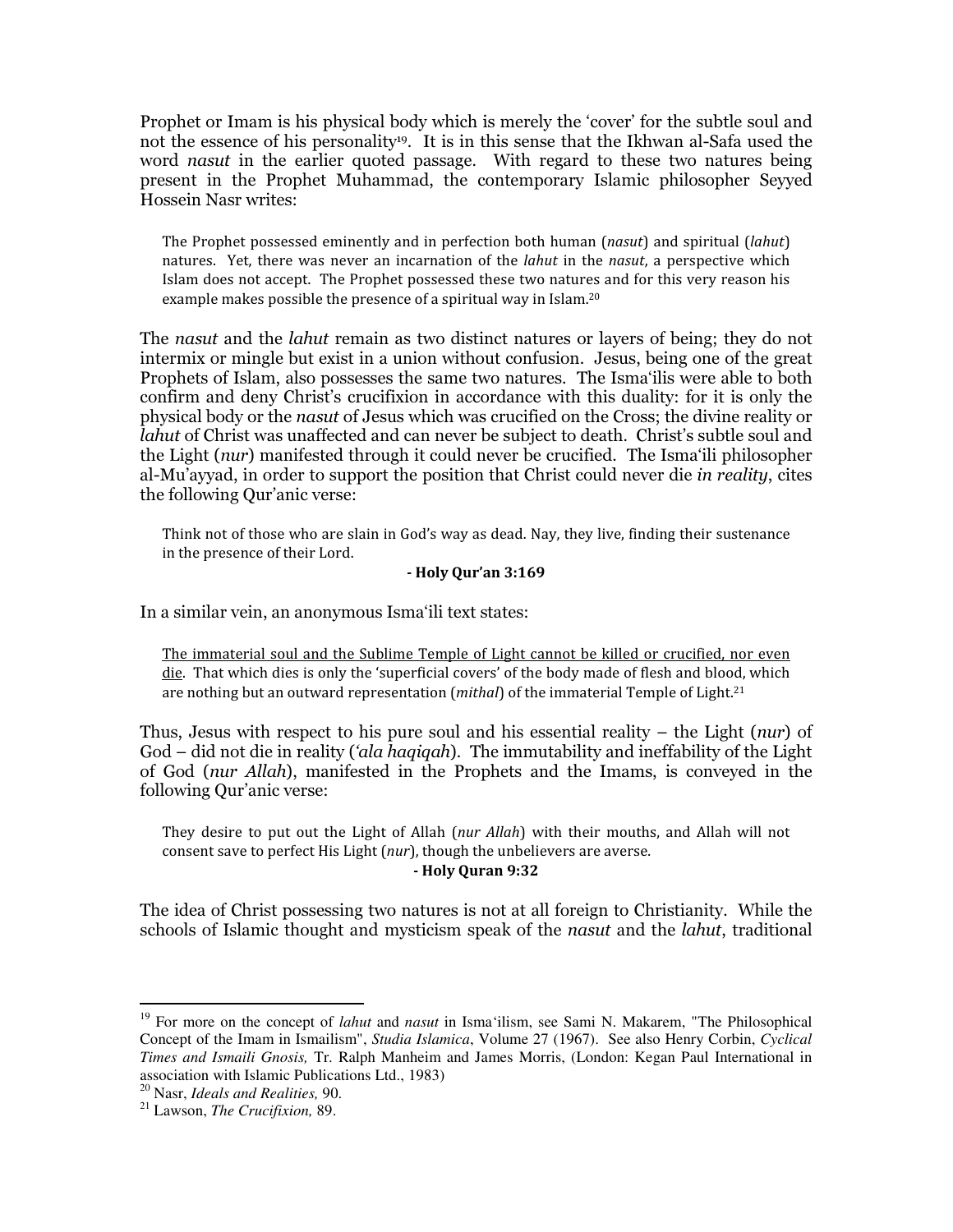Christology sees Christ as both fully human and fully divine<sup>22</sup>. Theological differences notwithstanding, it is not difficult to see that the nasut and lahut of Islamic thought correspond to the human nature and divine nature of traditional Christology. This is made clear in the Bible, particularly in the Gospel of John which clearly distinguishes between the historical and eternal natures of Christ. For example, when Christ said to the people, "Before Abraham was, I am" (John 8:58), the words "I am" pertain to Christ's eternal or divine nature, which is what Muslims call his lahut and what Christians call the Logos or Word. The Qur'an speaks of the lahut or divine nature of Christ when it refers to him as the Word (kalimah) and Spirit (ruh) of God<sup>23</sup>. All Christians and Muslims would readily agree that Christ could not be killed or crucified insofar as his true reality was God's Word and Spirit. In this sense, some contemporary Muslim thinkers like Mahmoud Ayoub are in agreement with the overall Isma'ili perspective:

The Qur'an is not here speaking about a man, righteous and wronged though he may be, but about the Word of God who was sent to earth and returned to God. Thus the denial of killing of Jesus is a denial of the power of men to vanquish and destroy the divine Word, which is for ever victorious.<sup>24</sup>

The Isma'ili philosopher Abu Hatim al-Razi employs a most interesting hermeneutical approach to the Qur'anic verses of the Crucifixion by comparing them to passages from Jesus' own words as recorded in the Gospels. Razi, reflecting the position of his Isma'ili colleagues, highlights the duality of Christ's soul and the body. To establish this, he refers the following words of Christ:

Do not fear those who kill the body but cannot kill the soul; rather fear him who can destroy both soul and body in hell.

#### - Gospel of Matthew 10:28

Reflecting the ecumenical and pluralistic perspective of Isma'ili Islam in general, Razi quotes the Bible to demonstrate that both the Qur'an and the Bible are in agreement concerning the death and crucifixion of Jesus. This approach contrasts with that of other Qur'an commentators who assert that the text of the Gospels was subject to corruption  $(tahrif)$  – a view which tends to damage Muslim-Christian relations at the outset. For Razi, the difference between the Qur'an and the Bible lies in their interpretation (ta'wil) and not the essential message of each text. Razi also refers to the Qur'anic verses 2:154 and 3:169-70 which teach that the martyrs are not really dead but are alive with God and concludes that Jesus was killed only in body but not in soul. The following quote from Razi's A'lam al-Nubuwwah shows his reconciliation of the Qur'anic and Biblical passages:

 $22$  The Christian doctrine of the hypostatic union of two natures was set forth in the Confession of Chalcedon.

<sup>&</sup>lt;sup>23</sup> One may oppose the idea that the Qur'an affirms the divine nature of Christ by referring to other verses where the divinity of the Son of Mary is outright rejected such as Qur'an 5:72 - "They are unbelievers" (*kafirun*) who say, 'God is the Messiah, the Son of Mary." However, according to the esoteric exegesis of this verse provided by Ibn al-Arabi, one of the greatest Sufi masters in Islamic history, the words 'Son of Mary' (*ibn Maryam*) refer specifically to the human nature (*nasut*) of Jesus and not his divine nature. Thus, the Qur'an is condemning only those who equated or confused Christ's human nature (*nasut*) with his divine nature (*lahut*).

<sup>24</sup> Mahmoud Ayoub, *The death of Jesus: Reality or Delusion*, published in *Muslim World* (1980), 70: 91– 121.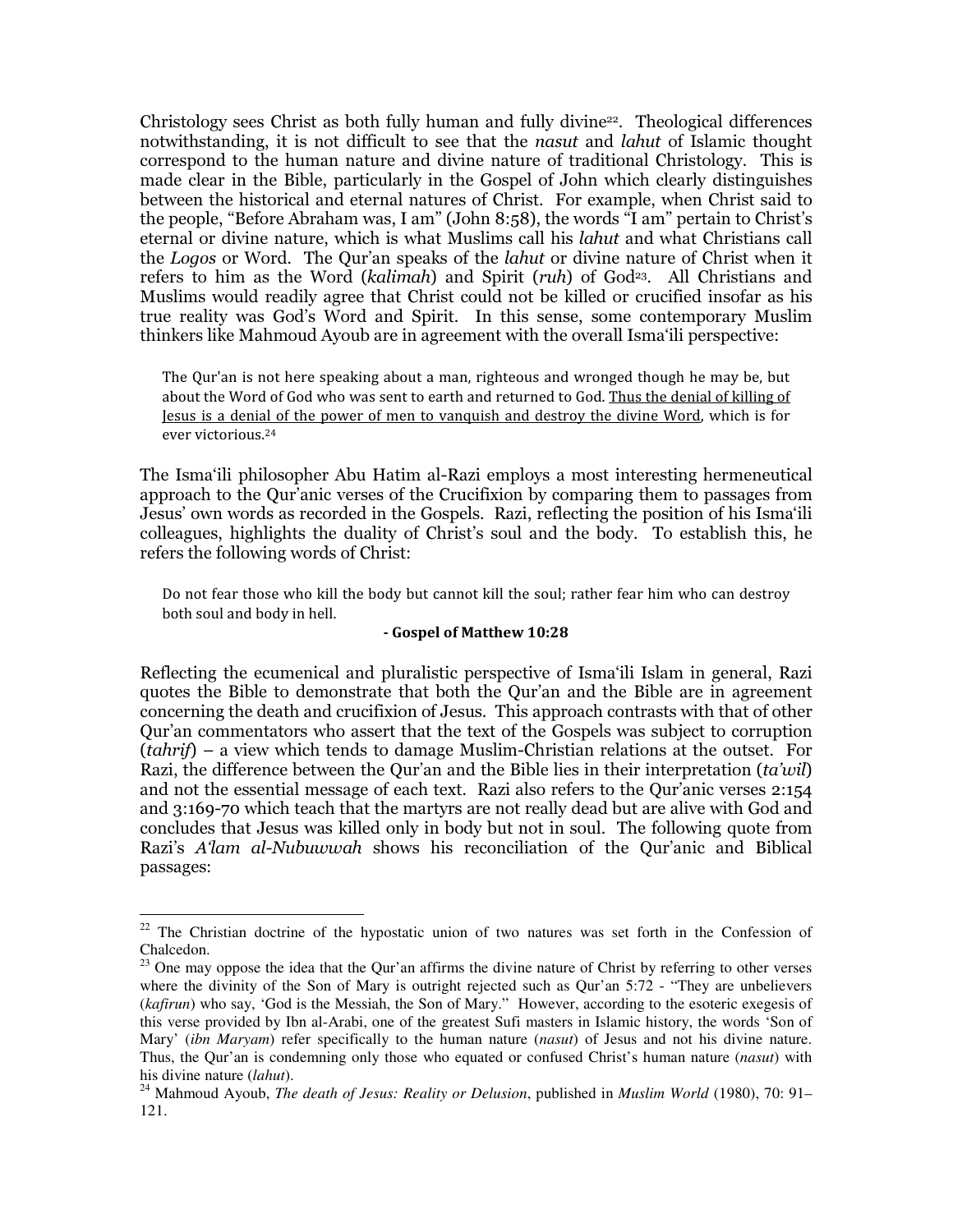An example of this is in the Evangel *(al-Injil)* is [to be found] in the Gospel of John *(Bushra*) Yuhana): 'The Messiah died in body (bi-al-jasad), whereas he is alive in the spirit (bi-al-ruh).' So they thought that he who died in the body was delivered from sin. And in the Gospel of Luke (Bushra Luqa) [it is said]: 'I say to you, oh my dear friends (awliya'i), do nto fear those who kill the body, but cannot do more than that'... And in the Gospel of Matthew (Bushra Matta) [it is said]: 'Do not fear those who kill the body but are not able to kill the soul, and do fear the one who can [both] destroy the soul and cast the body into the fire [of hell]'… these passages from the Gospels are consistent with the Qur'an in terms of their actual meaning, since both the scriptures attest that Jesus could not be killed in the full sense, that is, in both body and soul.<sup>25</sup>

The Qur'an, after stating that "they killed him not, nor crucified him", goes on to say that "but so it was made to appear to them" (wa-lakin shubbiha lahum). For Razi, the key to resolving the entire issue lies in the proper understanding of this phrase. What 'appeared' to be actually crucified was only Jesus' body - his human nature (nasut) – but his enemies could not crucify his soul. Thus, Razi achieved a remarkable reconciliation between both the Qur'anic and Biblical descriptions of Jesus' Crucifixion.

The Isma'ili position on the Crucifixion can be summarized as follows:

- Historically, Jesus was crucified and killed; there was no 'substitute'.
- That which 'appeared to them' (shubbiha lahum) as being crucified was precisely the body or human nature (nasut) of Jesus.
- Christ's soul, as the manifestation of his divine nature (*lahut*), could not be killed and this is what the Qur'an speaks of when it says "they killed him not, nor did they crucify him".
- The Bible and the Qur'an are thus in agreement over the Crucifixion.

This understanding of the Crucifixion goes a long way to bridge the Christian and Qur'anic positions. If the Qur'an does not actually deny the historical crucifixion of Jesus, then Muslims can join Christians in recognizing the historical event, although they may not attribute to it the same theological significance. At the same time, the Christians can agree with the Qur'an and Muslims on the fact that Jesus did not die in reality and that Christ's divine nature, as the Word of God, is not subject to death. But for both Christians and Muslims, the Crucifixion can be appreciated as the unfolding of God's Will in human history; that despite its outward appearance, the Crucifixion was actually a victory for both Jesus and God. This is especially true for the Isma'ili philosophers, for whom the Crucifixion does hold a special esoteric importance and this will be explored in the following section.

<sup>&</sup>lt;u>.</u> <sup>25</sup> Abu Hatim al-Razi, *A'lam al-Nubuwwah,* quoted in Shin Nomoto, *Early Isma'ili Thought on Prophecy According to the Kitab al-Islah by Abu Hatim al-Razi (d. ca. 322/934-5),* 2006, PhD thesis, McGill University, p. 252-3.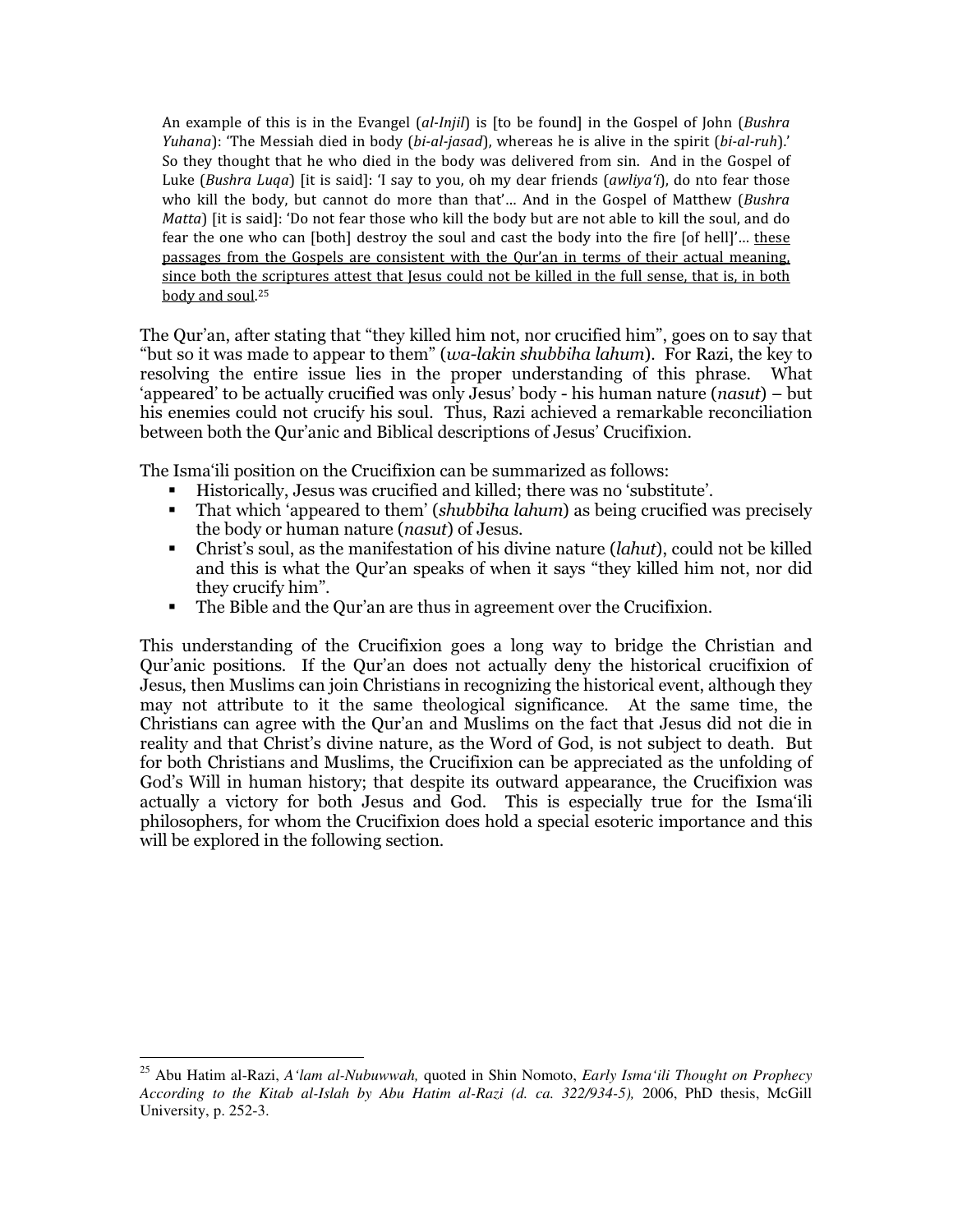## The Esoteric Significance of the Crucifixion



Jesus, on whom be peace, informed his community that the Lord of Resurrection, of whom he was the harbinger, will unveil the realities hidden in the forms of the religious laws, the people will know them and be unable to deny them. This would be like a whole population seeing someone crucified. (Abu Yaqub al-Sijistani)

Contrasting the idea that Jesus was truly killed and crucified, the Qur'an simply states that God "raised up" or "exalted" him to Himself:

Nay, God raised him up (rafa'a-hu) unto Himself; and God is Exalted in Power, Wise. - Holy Qur'an 4:158

Behold! God said: "O Jesus! I will cause you to die and raise thee (raafi) to Myself and purify thee of those who disbelieve."

#### - Holy Quran 3:55

There was a tendency among some Qur'anic commentators to read "raising up" to mean that God literally took Jesus' physical body to Heaven and that He will return him to earth before the Day of Judgment. However, there are no other Qur'anic verses using the same Arabic word *rafa'a* which can support such a reading. God does not reside in a physically 'high place' and thus there is no question of an object being literally 'raised up' to Him. The word rafa'a is never used in the sense of heavenly ascent or *miraj*. On the contrary, it is used in the sense of God honouring and exalting His Messengers or other objects in greatness and spiritual status. For example, the Qur'an uses the same word as follows:

Those apostles We endowed with gifts some above others: to one of them God spoke; others He raised to degrees (wa- rafa'a ba' zahum darajaat).

#### - Holy Qur'an 2:253

It may be asked then – in what way did God actually exalt Jesus in spite of the fact that he was crucified and killed by his enemies? The irony of it all is that the net effect of Christ's Crucifixion turned out to be the exact opposite of what his enemies had intended. In Christ's time, crucifixion was the most harsh and embarrassing form of punishment and execution. The enemies of Jesus intended to degrade and humiliate him by having him hung on a cross and crucified in public. But ironically, Jesus and his message are remembered through history and around the world precisely because he was crucified. The harshness and severity of the Crucifixion have touched the hearts and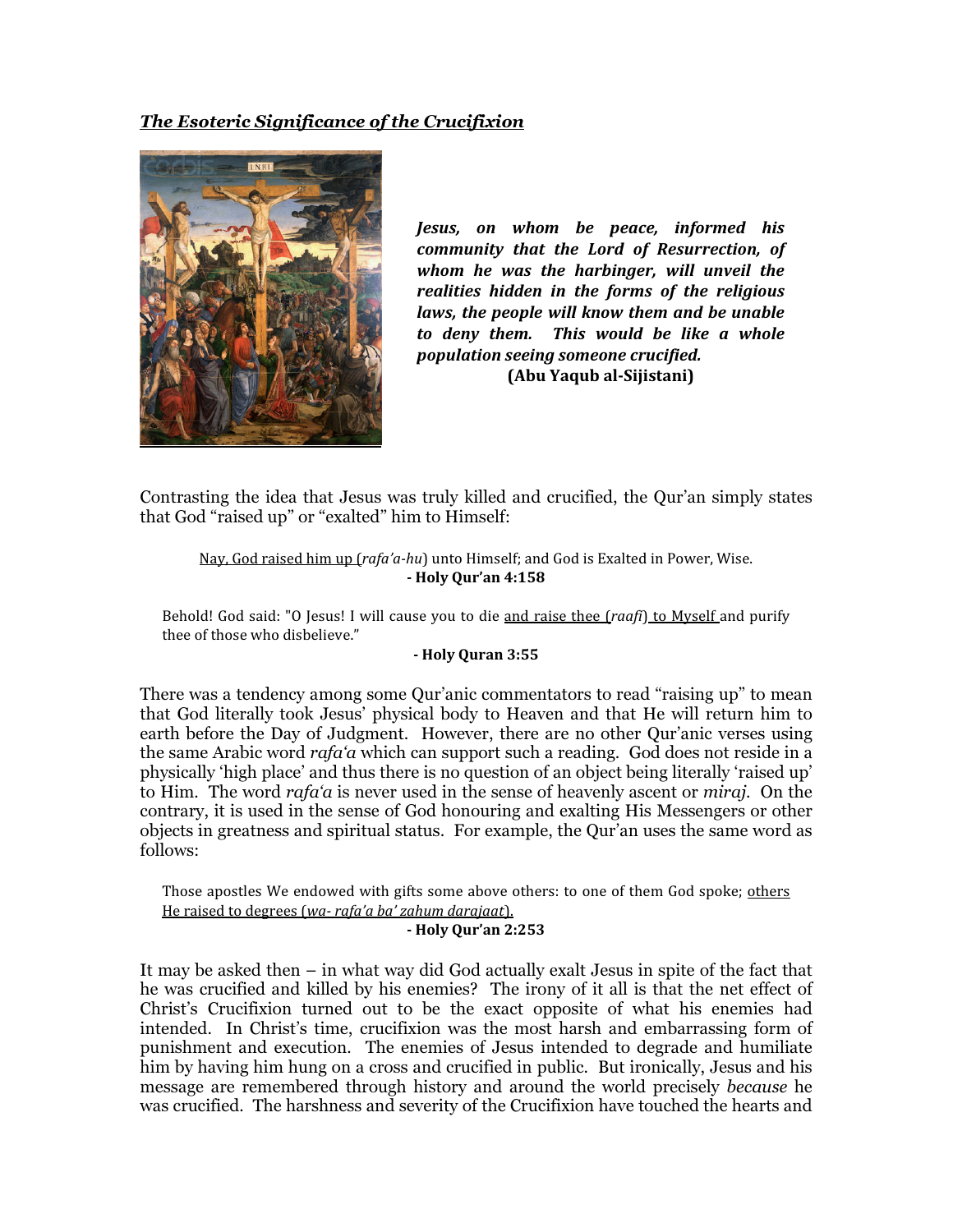minds of people of all places and times. Despite the fact that his enemies tried to silence his message and eliminate his charismatic personality by crucifying him, Jesus and his message continue to radiate through human history. And it is in this sense that God exalted and honoured His Messiah despite the attempts of his enemies to subvert him.

For the Isma'ili philosophers, the Crucifixion of Christ as a public event witnessed by a multitude holds a great symbolic and eschatological significance. As previously noted, Isma'ili philosophy holds that God has sent six great Messengers, called Natiqs, to the world since the time of Adam. Each *Natiq* inaugurated a great 'Cycle of Religion' which lasted about one thousand years in which the Scripture and the religious law (shari'ah) consisting of the exoteric (zahir) rituals and commandments prescribed by the Natiq had authority over the people<sup>26</sup>. The coming of a new *Natiq* ended one cycle and began a new one, abrogating the religious law of the previous Natiq. For example, the religious law prescribed by Noah was known as the Noachide laws, the law delivered by Moses was called the Torah or the Mosaic Law, and the law revealed by Muhammad is what Muslims refer to as *Shari'ah* in the formal sense.

All of the religious laws contain hidden, esoteric (batin) meanings pertaining to the eternal truths or realities (haga'ig) of spirituality which are common to all faiths and all human beings. The processing of disclosing the esoteric meaning of the religious law and unveiling the spiritual truths from its symbols and parables is called  $t^2$  and  $\ell$ . Each of the six Natiqs was accompanied by a dignitary called the Asas who was responsible for the ta'wil (esoteric interpretation) of the religious law. The Asas accompanying the first six Natiqs were Seth, Shem, Ishmael, Aaron, Simon Peter, and 'Ali ibn Abi Talib. The Asas succeeded the Natiq and was himself succeeded by a series of Imams who continued both the functions of  $ta'wil$  and the interpretation of the religious law until the coming of the next Natiq.

After the six Cycles of the six Natiqs, the sixth being the Prophet Muhammad, still to come is the Seventh *Natiq* who is called the "Lord of the Resurrection" (*Qa'im al-*Qiyamah). He begins the Seventh Cycle which is the culmination of the previous six. Unlike the first six Natiqs, each of whom delivered a religious law, the function of the Lord of Resurrection or *Qa'im* is to reveal the esoteric *(batin)* and spiritual realities (haga'ig) hidden and symbolized by the religious laws. While the first six Natigs were all lawgivers, the Lord of Resurrection is responsible for spiritual unveiling (*kashf*) and his Cycle is called the Cycle of Unveiling (*dawr al-kashf*) or the Cycle of Resurrection (*dawr* al-qiyamah). The first six cycles of the lawgiving Natiqs are compared to the first six days of the week while the Seventh Cycle of the Resurrection is likened to the Sabbath Day of rest and retribution. This is the context and background which gives rise to an "Isma'ili Christology" which will now be explained.

For the Isma'ili thinkers, Jesus role and sequence in the Cycle of Prophecy is unique as he came between Moses and Muhammad, the latter being the last Prophet before the coming of the Qa'im al-Qiyamah. Christ's function is important because unlike the other Natiqs, he did not actually bring a new religious law. The Isma'ili philosophers noted that Christ's message was not a religious law *(shari'ah)* but a spiritual way (tariqah) which constituted the inner meaning of the Torah or the Law of Moses. This is also evident in the original name of the Christian faith which was called the Nazarene

<sup>-</sup><sup>26</sup> What follows regarding the Seven Cycles, the *Natiq*, the *Asas* and the Lord of Resurrection is described in Shafique Virani, *The Days of Creation in the Thought of Nasir-i Khusraw.*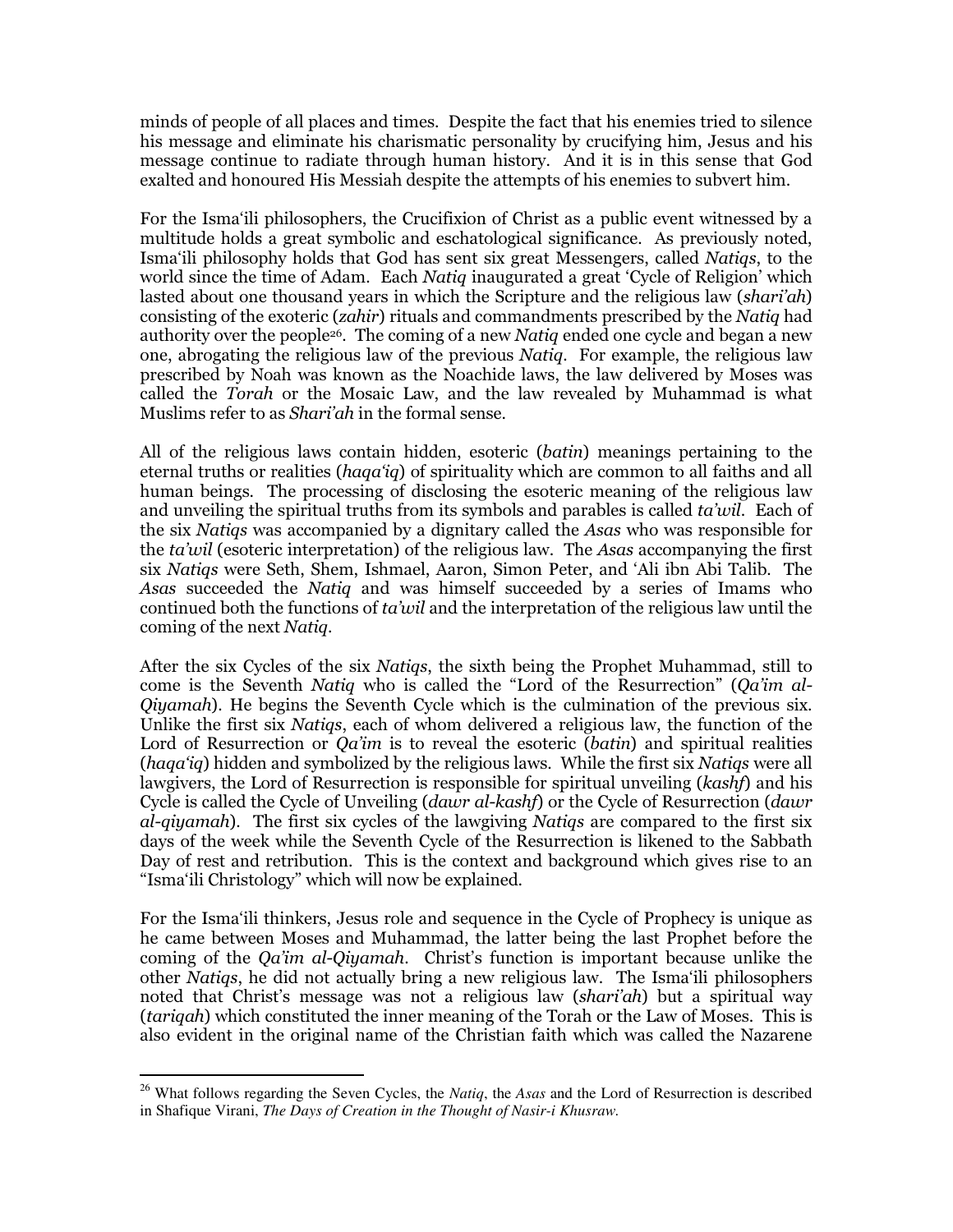'Way' (hodos in Greek) which was the complement of the Mosaic 'Law'. Jesus was the 'Prophet of the esoteric', unlike Moses or Muhammad whose public preaching was exoteric<sup>27</sup>. This is why the Our'an specifically refers to Christ as the 'Word of God' and the 'Spirit of God' because these terms designate the spirit or inner meanings of the religious laws as explained by Sijistani:

Furthermore, Christ is kindred to the Spirit of God and the Word of God, for it was blown into Mary so he would grow and be born. You should know that all the religious Laws are like bodies for the Word of God, and the Word of God is like the Spirit animating all the religious Laws.<sup>28</sup>

Jesus as the fifth Natiq is understood to be a preview or type of the seventh Natiq – the Lord of Resurrection. Jesus provided a partial or potential unveiling (kashf) of the spiritual realities ( $haqa'iq$ ) to his disciples – the full disclosure of which will be brought by the *Oa'im al-Qiyamah*. This is perhaps why the Qur'an appears to refer to Christ as the Sign ('alam) of the Hour of Resurrection – the latter referring to the  $Qa'm$  himself:

#### wa innahu la'ailmun li'l-ssa'ati And verily, he shall be a Sign of the Hour. - Holy Qur'an 43:61

Sijistani commented on the above Qur'anic verse according to which Jesus is being described as a 'Sign of the Hour', the 'Hour' referring to the Qa'im al-Qiyamah. For Sijistani, Christ was a recapitulation and perfection of Adam, the first *Natiq*, in that he had access to the knowledge (symbolized by the Forbidden Tree) which Adam did not. The Tree that was forbidden to Adam, according to Isma'ili philosophers, signifies the Qa'im and the 'gnosis of Resurrection' ('ilm al-qiyamah). But Christ, being the 'new Adam', did have access to this gnosis which he shared with his disciples and this is why Christ serves as a forerunner of the Qa'im.

In Christ, the image (mithal) of Adam became a visible event ( $didar$ ); for he gave from that Tree from which [Adam] had been debarred. Indeed, while spreading the True Knowledge and Wisdom, which was transmitted among his disciples, Jesus did not alter the Law of Moses except that he changed the Sabbath to Sunday. His constant concern was to give his disciples [the capacity to see] 'colour' – that is, the colours of the spiritual [world] up to the moment when he left this world... Yet God has [also] given an account of Christ to the effect that he is the sign of the Final Rising of Liberation, which means that whatever Knowledge and Wisdom Christ revealed to his disciples, that Knowledge belongs [properly] to the Lord of the Final Rising of Liberation (khudawand-i rastkhiq).<sup>29</sup>

Jesus, as the bringer of esoteric gnosis, was not just a great Prophet but he was the harbinger of the *Qa'im al-Qiyamah*. One could even say that Jesus as the Fifth Natia was a '*Qa'im* in potentiality', serving as a preview of the Seventh *Natiq* who will be the

<sup>27</sup> See Nasr, *Ideals and Realities*, 34 – "Christ and the Christian revelation, on the other hand, represent the esoteric aspect of the Abrahamic tradition, the internal dimension of the primordial religion, which is a spiritual way rather than a law. Christ did not bring a new revealed law or *shari'ah* but a way (*tariqah*) based on the love of God."

<sup>28</sup> Abu Yaqub al-Sijistani, *Kashf al-Mahjub*, Discourse 6, transl. Paul Walker, published in *An Anthology of Philosophy in Persia,* Volume II, ed. Seyyed Hossein Nasr, Mehdi Aminrazavi, 114.  $^{29}$  Ibid., 113-114.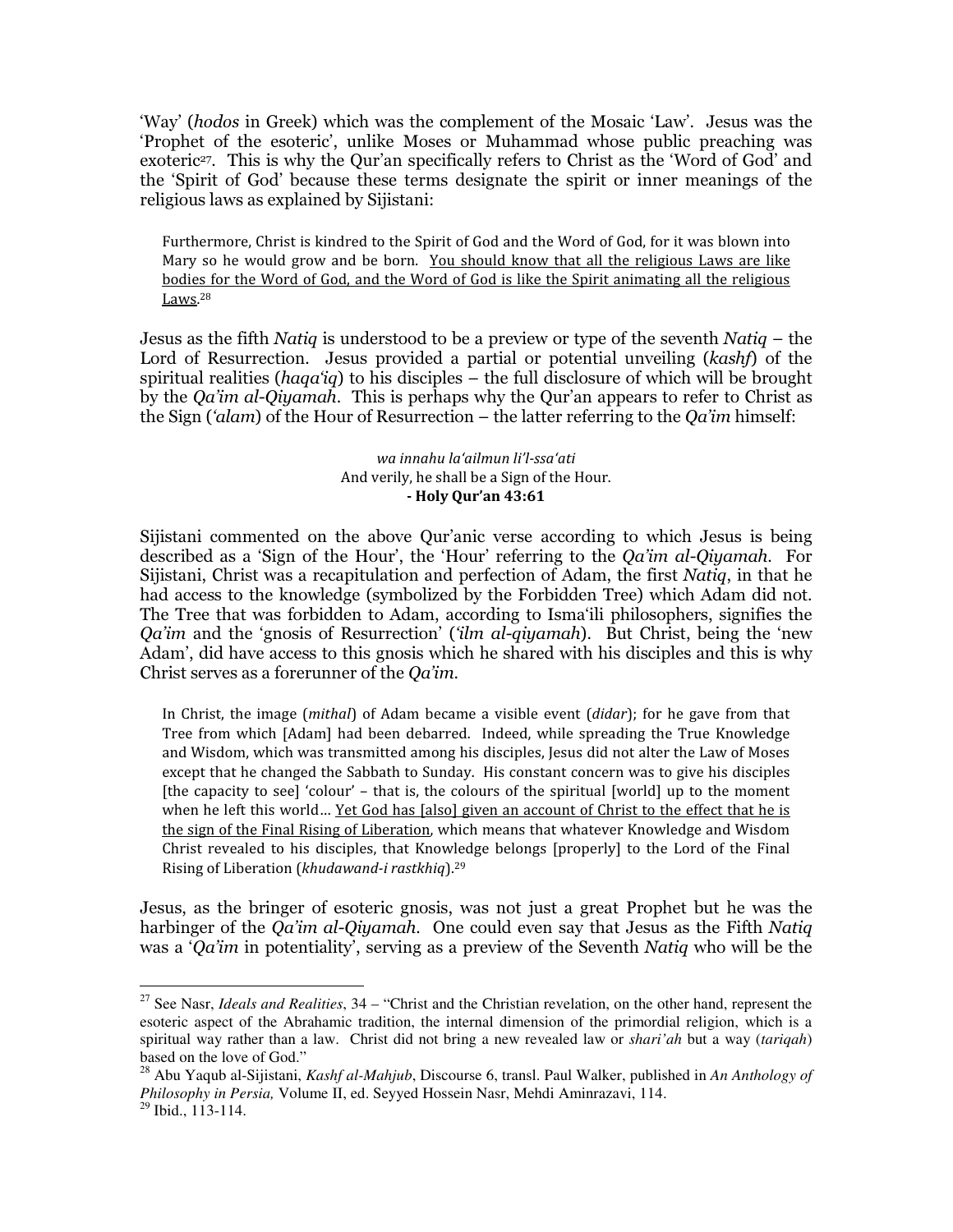' $Oa'$ im in actuality'. Christ's function as the harbinger of the  $Oa'$ im, however, was most evident in his Crucifixion. Sijistani describes this as follows:

Cross is the name for the piece of wood on which a man is crucified so that the whole population may see him, and what is crucified on it is a dead body. Jesus, on whom be peace, informed his community that the Lord of Resurrection, of whom he was the harbinger, will unveil the realities (haga'iq) hidden in the forms of the religious laws (shara'i), the people will know them and be unable to deny them. This would be like a whole population seeing someone crucified. They would recognize that person and understand his real form, although previous to this most of them were ignorant of him. It is in this sense that he called his day 'the day of unveiling', just as God has said: 'On the Day when matters will be completely unveiled and they will be called to prostrate' [Qur'an 68:42]. What is crucified on the wood becomes something unveiled, although previously it was something concealed… The wood Jesus was crucified on was provided for this purpose by a group other than his own and these people were the ones who crucified him on it openly and manifestly. Accordingly the explanation that the  $Qa'$ *im* and his deputies ( $khulafa$ ), on whom be peace, will reveal concerns the sacred laws of the messenger-prophets who have come before them.<sup>30</sup>

For Sijistani, there is an analogy and symbolism between the Crucifixion of Christ and the spiritual unveiling (*kashf*) which will be accomplished by the  $Qa'$ *im al-Qiyamah* during the Cycle of Resurrection. The Crucifixion of Jesus was a public event visible to the masses and the multitude of people. For Sijistani, the very publicity and enormity of the Crucifixion was itself a spiritual unveiling  $(kash)$  – in that it was the most public manifestation of Jesus and his mission. The fact that Jesus was crucified in public and before a multitude foreshadows the future *Qa'im* who will unveil the esoteric truths of all religions publicly and openly before the multitude of humanity. The Crucifixion of Jesus, the Fifth *Natiq*, symbolizes and alludes to the true unveiling *(kashf al-haqiqi)* which will be accomplished by the  $Qa'$ *im al-Qiyamah*, the Seventh Natiq:

Thus, Jesus' mission and status were made known to the people of his time primarily through the enormity of the crucifixion. Furthermore, his being crucified foreshadowed the  $Qa'im's$ mission of unveiling to all humanity the spiritual realities of the truths hidden in earlier religious law.<sup>31</sup>

In this sense, the Isma'ili philosophers not only affirmed the historical crucifixion of Jesus but they revered the event as a demonstration of God's Will being unfolded in sacred history. The Crucifixion event is not only significant because of Jesus, but also because of the object he was crucified upon – the Cross. For Isma'ili gnosis, the Christian Cross contains a profound esoteric and metaphysical symbolism. In fact, it would be no exaggeration to state that the Cross, for Isma'ili thinkers, symbolizes all the metaphysical and religious truths of Isma'ili philosophy. This symbolism of the Cross will be discussed in the next section.

<sup>&</sup>lt;u>.</u> <sup>30</sup> Abu Yaqub al-Sijistani, *Kitab al-Yanabi,* transl. Paul Walker, "The Wellsprings of Wisdom", (Salt Lake City: The University of Utah Press, 1994), 93-94.

<sup>31</sup> Lawson, *The Crucifixion,* 84.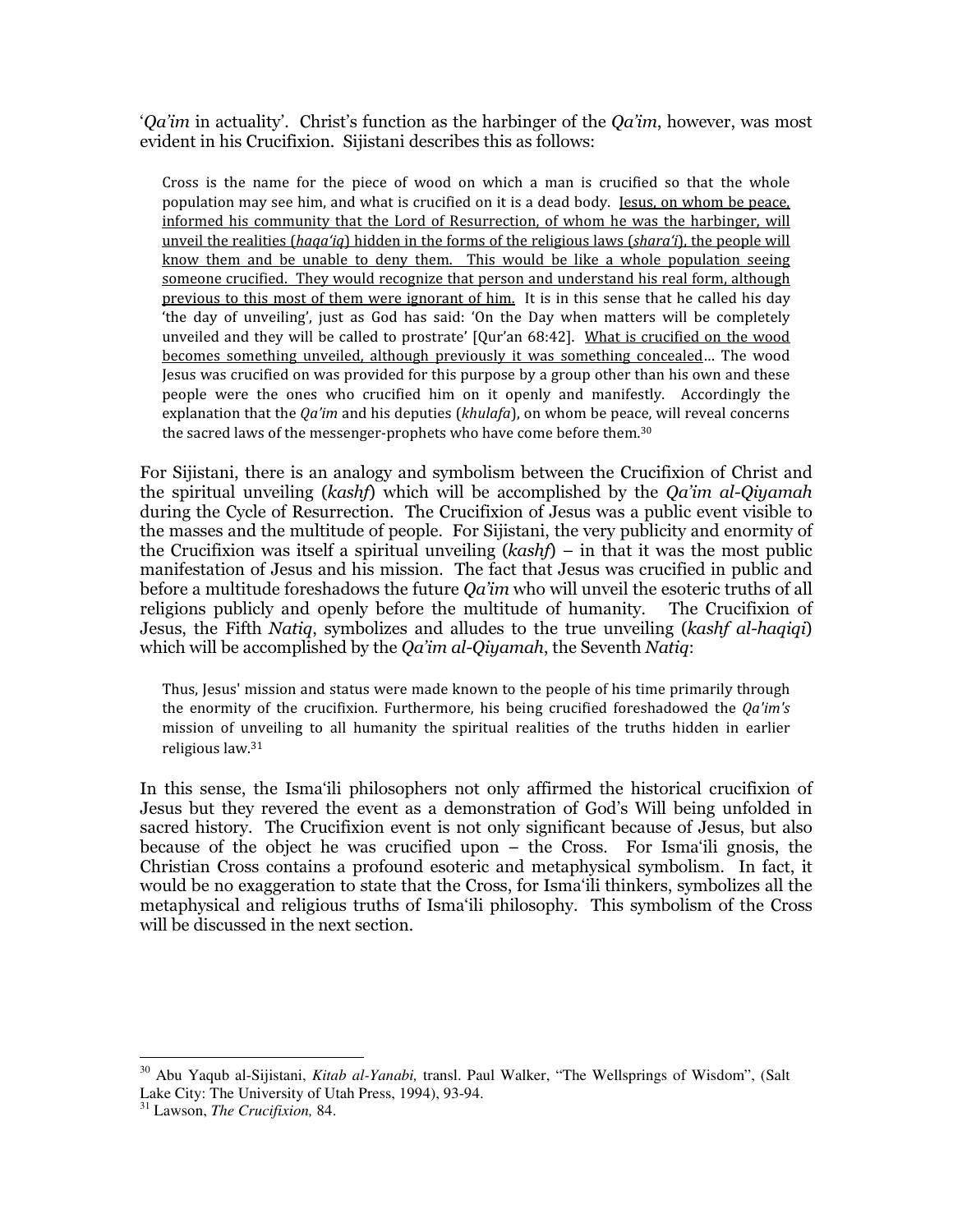### The Symbolism of the Cross

-



The Cross thus becomes a clear sign and evidence of the ranks of the hierarchy. [Christian] veneration of it is something required of them, as, similarly, our veneration of the Shahada is [required of us].

(Abu Yaqub al-Sijistani)

In appearance, the Christian Cross and the Islamic Shahada evoke completely different outlooks and meanings. The symbol of the Cross communicates 'mystery' – the mystery of the 'Christ Crucified' which is the mystery of God's immanence – the Son of God incarnating on earth and experiencing death on the Cross. The Shahada, on the other hand, evokes a sense of certainty – the certainty of the absolute unity of God who neither begets nor is begotten. In their external appearance the Cross and the *Shahada* appear to be communicating entirely different and perhaps conflicting visions of the truth. But in the Isma'ili worldview, the Cross and the *Shahada* are exoteric (*zahir*) symbols conveying the same esoteric (batin) meanings and essential truths (haqa'iq). The Isma'ili philosophers performed esoteric exegesis, known as ta'wil, to unveil the esoteric meanings hidden in the Shahada and the Cross to demonstrate their unity at the spiritual level. The sources for this Isma'ili ta'wil are the Kitab al-Yanabi of Abu Yaqub al-Sijistani, the Sara'ir an-Nutaqa of Ja'far ibn Mansur al-Yaman and the Wajh-i Din of Nasir-i Khusraw.

The *ta'wil* of the Cross and the *Shahada* is very much related to what Isma'ili thinkers call the "World of Faith" ('alam al-din). The World of Faith consists of two realms – an upper celestial realm and a lower terrestrial realm<sup>32</sup> each of which contains a number of ranks (hudud)<sup>33</sup>. The celestial realm consists of spiritual beings which are universal and eternal. They are originated by God's Command and are the celestial intermediaries between God and the physical world. The two highest ranks of the celestial realm are the Universal Intellect (al-'aql al-kull) and the Universal Soul (al-nafs al-kull).

The terrestrial realm includes God's Emissaries - the Prophets and the Imams, the teaching hierarchy over which they preside known as the 'Ranks of Faith' (*hudud al-din*),

<sup>&</sup>lt;sup>32</sup> The terms 'celestial' and 'terrestrial' should not simply be equated with the 'spiritual' and the 'physical'. The celestial realm consists of spiritual beings which are universal and supra-individual, such as the Archangels. The terrestrial realm includes the world of individual souls, the world of subtle bodies, and the world of physical bodies. These realms are called 'terrestrial' because they are ontologically lower than the celestial realm and receive their form and qualities from the celestial realm. In contrast to the celestial realm, the terrestrial realm consists of beings which possess individuality – such as *jinn*, human souls, etc.

<sup>33</sup> The term *hadd* (plural: *hudud*) is an Arabic word which means 'limit', 'horizon', or 'rank'. In the religious and spiritual context, every being in the World of Faith has its own *hadd* in gnosis – its spiritual limit or horizon – and the arrangement of such beings is known as the *hudud*. Every soul in the spiritual world has its own *hadd* based on its purity and rank of knowledge. This system of spiritual ranks was formalized where certain ranks undertook specific functions in the World of Faith.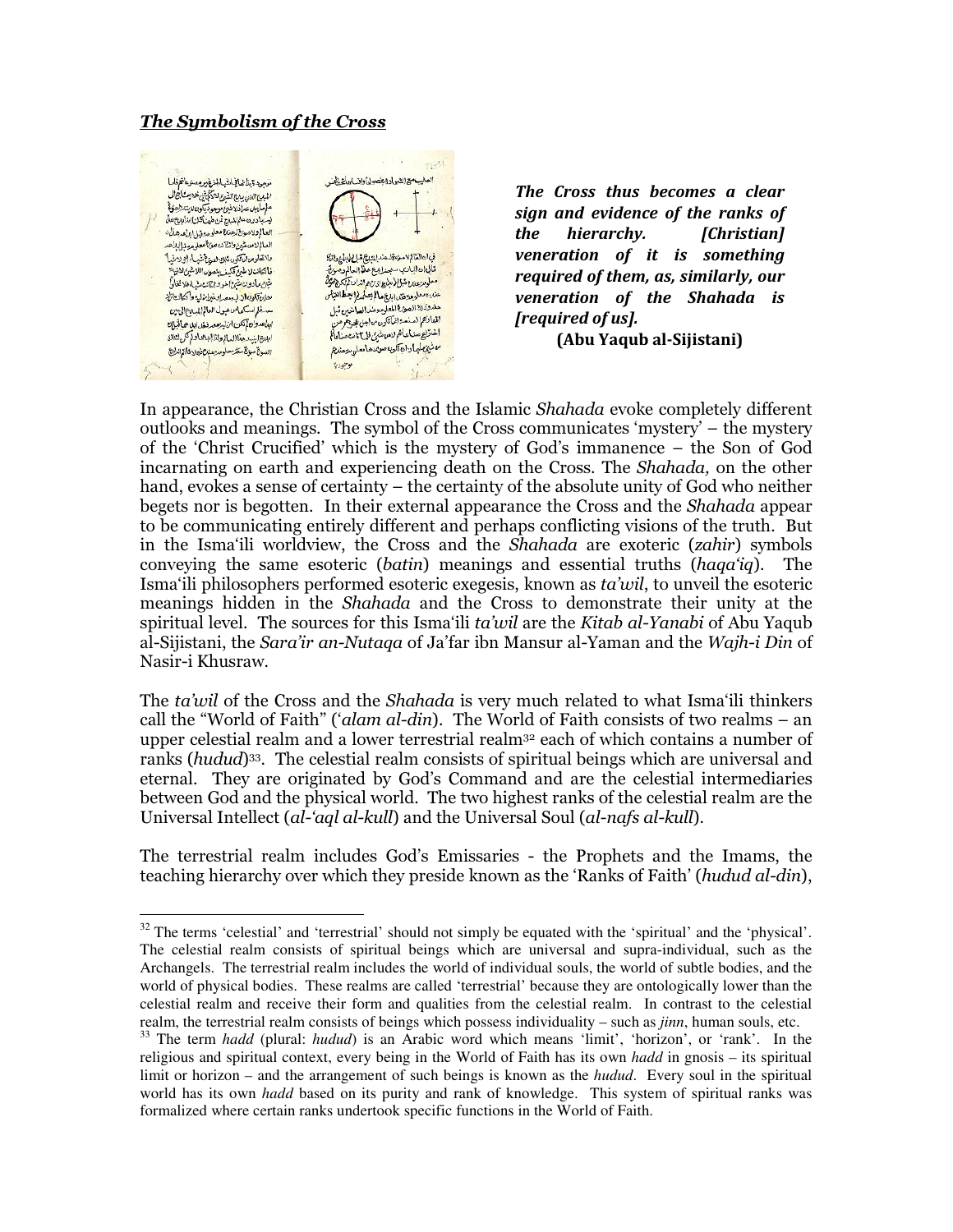the initiates (murids) who receive and respond to this teaching as well as the very substance of the knowledge and gnosis which is transmitted through the Ranks of Faith. At the beginning of each prophetic cycle, the two highest ranks of the terrestrial hierarchy are the Natiq (the lawgiving Prophet) and the Asas (the successor of the Natiq and bearer of the esoteric meaning of the law). Subsequently, after the departure of the Natiq and the Asas, the two highest ranks of the religious hierarchy are the Imam and his supreme *Hujjah* – the dignitary who serves as the highest deputy of the Imam and the "Gateway" (bab) to the Imam's knowledge. The entirety of both the celestial and terrestrial hierarchies is called the Da'wah (the Summons) because the function of the hierarchies is to summon all beings to *tawhid* – the recognition or realization of the unity of God. Thus, the  $Da'wah$  is rooted 'in Heaven' in the celestial ranks and is manifest 'on earth' through the terrestrial ranks. The Natiq and Asas, and later the Imam and *Hujjah*, each in their respective ages, are the earthly representatives of the Universal Intellect and the Universal Soul.

The Isma'ili thinkers see the structure of both the Cross and the *Shahada* as symbolizing and representing the celestial and terrestrial hierarchies (hudud) of the World of Faith. This symbolism is very much related to the occurrence of specific numbers – where each number represents a particular rank (hadd) or ranks (hudud) of the celestial or terrestrial realms. Sijistani observes that the *Shahada* comprises of two parts (negation and affirmation) which consist of four words  $- la$ , *ilaha*, *illa*, and *Allah*. Similarly, the Cross consists of two parts which consist of four branches – up, down, left and right. Sijistani's explanation is as follows:

The Shahada is built on denial and affirmation, beginning with denial and ending with affirmation. Similarly, the Cross is two pieces of wood: a piece that stands on its own and another piece whose placement depends entirely on the place of the other. The Shahada is four words. Likewise the Cross has four extremities. The end fixed in the ground has the position of the Master of the Interpretation (ta'wil). The end opposite this, high in the air, has the position of the Master of Divine Inspiration  $(ta$ '*yid*). The two ends in the middle, which are to the left and the right, indicate the Follower and the Speaking-Prophet, of whom one is the master of natural composition (tarkib) and the other master of scriptural compilation (talif).<sup>34</sup>

The Four Words of the Shahada and Four Branches of the Cross stand for the Four Great Ranks - the two highest celestial ranks which are the Universal Intellect (Master of Divine Inspiration) and the Universal Soul (Master of Natural Composition), and the two highest terrestrial ranks which are the *Natiq* (Master of Scriptural Compilation) and the Asas (Master of Interpretation) at the beginning of each prophetic cycle. Subsequently, in the course of the prophetic cycles, the *Imam* and the *Hujjah* succeed the ranks of the Natiq and the Asas. In every age, the Intellect and the Soul 'in Heaven' are represented 'on earth' by the Natiq and the Asas and thereafter by the Imam and his Hujjah. Sijistani explains that the Imam and the *Hujjah* are the 'two Branches' of the terrestrial world, the Natiq and Asas are the 'two foundations' of the terrestrial world, and the Intellect and Soul are the 'two Roots' of the celestial world:

*Imam* and *Hujjjah* are called in a word the Two-Branches. The meaning of the Branch ( $\text{far}$ ) is linked with the Root  $(as)$ . Therefore when you talk about the Branch, it must correspond to the Root, that is to say, Imam and Hujjah are the Two-Branches corresponding to the Two-

<sup>34</sup> Sijistani, *Wellsprings,* 94-95.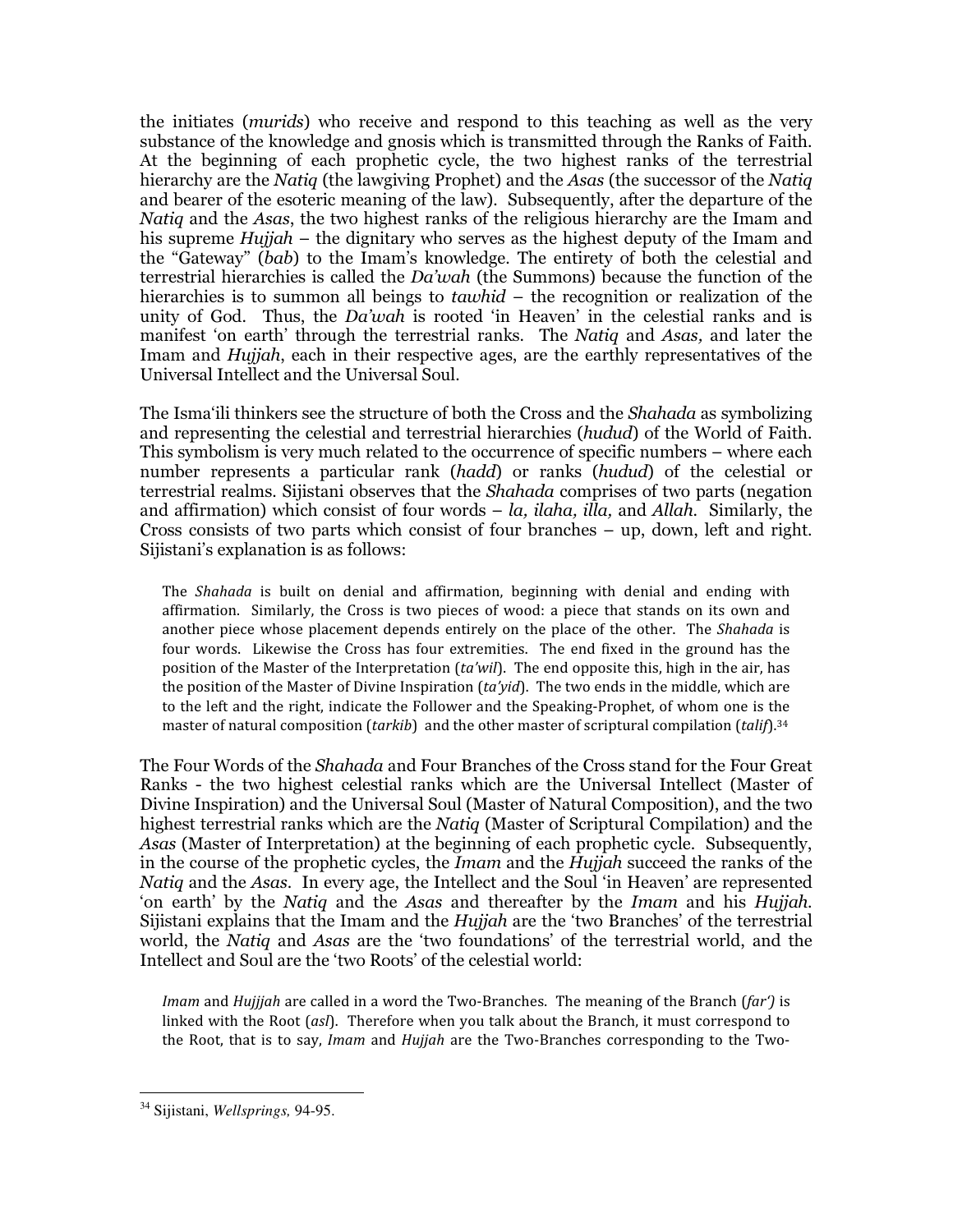Roots. There are Two-Foundations (asasan) in the physical world, while the Two-Roots (*aslan*) are in the spiritual world.<sup>35</sup>

The four words of the *Shahada* are an expression of unity and oneness – the entire Shahada being a single statement bearing witness to the unity or oneness (wahda) of God. Similarly, the four dimensions of the Cross are also centred and rooted in unity – the central intersection point of the Cross representing the unity of the entire structure. Ja'far ibn Mansur al-Yaman highlights the central root of the Cross as follows:

You will find in the center of the Cross an intersection and this intersection holds the four Ranks (hudud) and is its center… This means the root is one, and it unites the four pillars of the universe, and the four, the seven, and the twelve are all connected to this root.<sup>36</sup>

The metaphysical oneness symbolized by the content of the *Shahada* and the centre of the Cross is the Command (amr) of God. This Command (al-amr), Word (kalimat) or Origination (al-ibda) is God's Unity or Oneness (wahda) from which emanate all the ranks (hudud) of the celestial and terrestrial hierarchies. From the Command, the Universal Intellect is originated. From the Universal Intellect, which is the source of all divine inspiration and all being, emanates the Universal Soul. The Universal Soul transmits the divine inspiration  $(ta'yid)$  to the Natiq, Asas, Imam and Hujjah who then convey it to the rest of the hierarchy. All these ranks are symbolized and encompassed in structure of the Islamic Shahada and the Christian Cross.

It is even possible, notwithstanding the difference between Islamic and Trinitarian theology, to outline a correspondence<sup>37</sup> between the celestial and terrestrial ranks (hudud) of Isma'ili gnosis and the theology of Christianity. For example, the Command (amr) or Word (kalimat) of Isma'ili metaphysics corresponds to the Father, the First Person of the Christian Trinity. The Universal Intellect and the Universal Soul respectively correspond to the Son of God and the Holy Spirit, respectively the Second and Third Persons of the Trinity<sup>38</sup>. In fact, the early Church Fathers of Christianity often identified the Divine Intellect of Neoplatonic thought with the Son of God as the Second Person of the Trinity:

The three Neoplatonic hypostases are ordered hierarchically – Intellect emanates from the One, and Soul from Intellect – and so seem not to correspond to the co-equal persons of the

<sup>35</sup> Sijstani, *Khams Rasa'il Isma'iliyyah,* p. 154, cited in Shigeru, Kamada, 'The First Being: Intellect (*'aql/khiradh*) as the Link Between God's Command and Creation According to Abu Ya'qub al–Sijistani', *The Memoirs of the Institute of Oriental Culture* (University of Tokyo), 106 (March 1988), 1–33.

<sup>36</sup> Jafar ibn Mansur al-Yaman, *Sara'ir wa Asrar an-Nutaqa*, ed. Mustafa Ghalib, (Beirut: Dar al-Andalus), 215-216, transl. Seth 'Abd al-Hakeem Carney, *The Paradise of Enlightenment: A Treatise on Ontology, Exoteric and Esoteric Imamah, and Spiritual Practice in Seven Chapters*, unpublished.

<sup>&</sup>lt;sup>37</sup> The correspondence between the ranks (*hudud*) of Isma'ili Islam and the theology of Christianity outlined below is based on our own analysis and is not found in any classical Isma'ili or Christian text. Nevertheless, we believe that it can serve as the basis of an 'esoteric' interfaith dialogue between Isma'ili Islam and Christianity.

<sup>38</sup> For more on the correspondence between the three highest ranks (*hudud*) of Isma'ili metaphysics – the Command (*amr*), Intellect (*'aql*) and Soul (*nafs*) – and the Three Persons of the Christian Trinity (Father, Son, Holy Spirit), see Khalil Andani, "The Metaphysics of the Common Word: A Dialogue of Eckhartian and Isma'ili Gnosis", *Sacred Web, Volume 26 & 27*, ed. Ali M. Lakhani (www.sacredweb.com).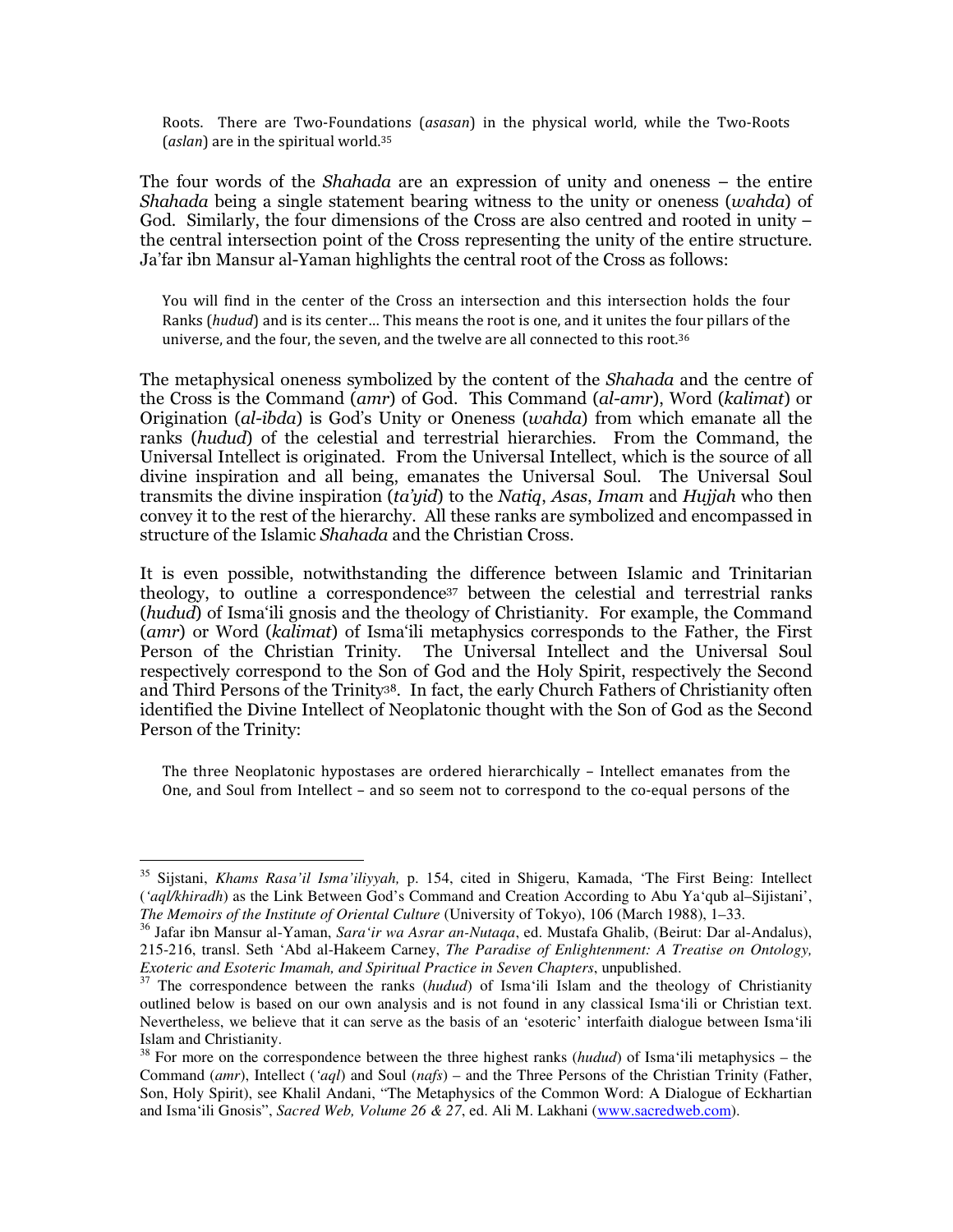Christian Trinity. But it was common place among the Church Fathers to identify Intellect with the Son of God (his Wisdom or logos).<sup>39</sup>

The rank of the Natiq and the  $Imam -$  the locus of manifestation of the Universal Intellect in Isma'ili gnosis, corresponds to the person of Jesus – the incarnation of the Son of God in Christianity. The rank of the Asas and Hujjah – the manifestation of the Universal Soul, corresponds to the Virgin Mary – who in certain interpretations within Christianity was as a 'quasi-incarnation' of the Holy Spirit. <sup>40</sup> In fact, the Isma'ili philosophers identified Jesus and his Virgin Mother respectively as the Imam and the Hujjjah of their time. The parallel between the figure of the *Imam* in Isma'ili Islam and that of Jesus in Christianity was stressed by the Isma'ili philosophers. There is also a hadith according to which the Prophet Muhammad said to the first Imam, Hazrat 'Ali:

Something in you [Ali] is like Jesus the Son of Mary, and if I were not afraid that certain groups in my Community might say about you what the Christians said about him, I would reveal something about you that would make people collect the dust from under your feet in order to get its blessing.<sup>41</sup>

The first Shahada of Islam, la ilaha illa Allah, is then joined to a second Shahada – Muhammadu'r-Rasuli'llah (Muhammad is the Messenger of God). This second Shahada represents the meeting of the Eternal with the historical  $-$  as it was the historical person of Muhammad who revealed the first Shahada to his community, after which it became a revealed and revered symbol of Truth for Muslims. Similarly, the historical Jesus was crucified upon the Cross and it is after the historical Crucifixion that the Cross became a holy symbol for the Christian community:

Just as the Shahada is only completed by its being associated with Muhammad, may the prayer of God be on him and his family, similarly the Cross only became venerable after the Master of that era (i.e. Christ) was found on it.<sup>42</sup>

According to Sijistani, the Cross should be revered by Christians because of the esoteric meanings and eternal truths (haqa'iq) which it symbolizes and that such 'veneration is required of them' just like Muslims are required to venerate the Islamic Shahada. This statement, shown below, is remarkable in itself as it presents a case of a thinker of one religion upholding and reinforcing the primary symbol of another religion:

The Cross thus becomes a clear sign and evidence of the ranks (hudud) of the hierarchy. [Christian] veneration of it is something required of them, as, similarly, our veneration of the Shahada is [required of us] 43

The Cross is thus a revered symbol for the Isma'ili Muslim philosophers just as it is for Christians. Jesus's passion and struggles in carrying the Cross through the Stations of the Cross hold great significance for an Isma'ili initiate; as it is not merely a piece of

<sup>&</sup>lt;sup>39</sup> Jeffrey E. Brower, Kevin Guilfoy, *The Cambridge Companion to Abelard*, (Cambridge University Press, 2004), 35.

<sup>40</sup> See St. Maximilian Kolbe, *Final Sketch,* Feb. 17, 1941, who remarked that the Holy Spirit was 'quasiincarnate' in Mary. This area warrants further investigation.

<sup>41</sup> Prophet Muhammad, quoted in Mohammad Ali Amir-Moezzi, *The Divine Guide in Early Shi 'ism,*  (SUNY Press, 1994), 231.

<sup>42</sup> Sijistani, *Wellsprings*, 95.

<sup>43</sup> Ibid. 94.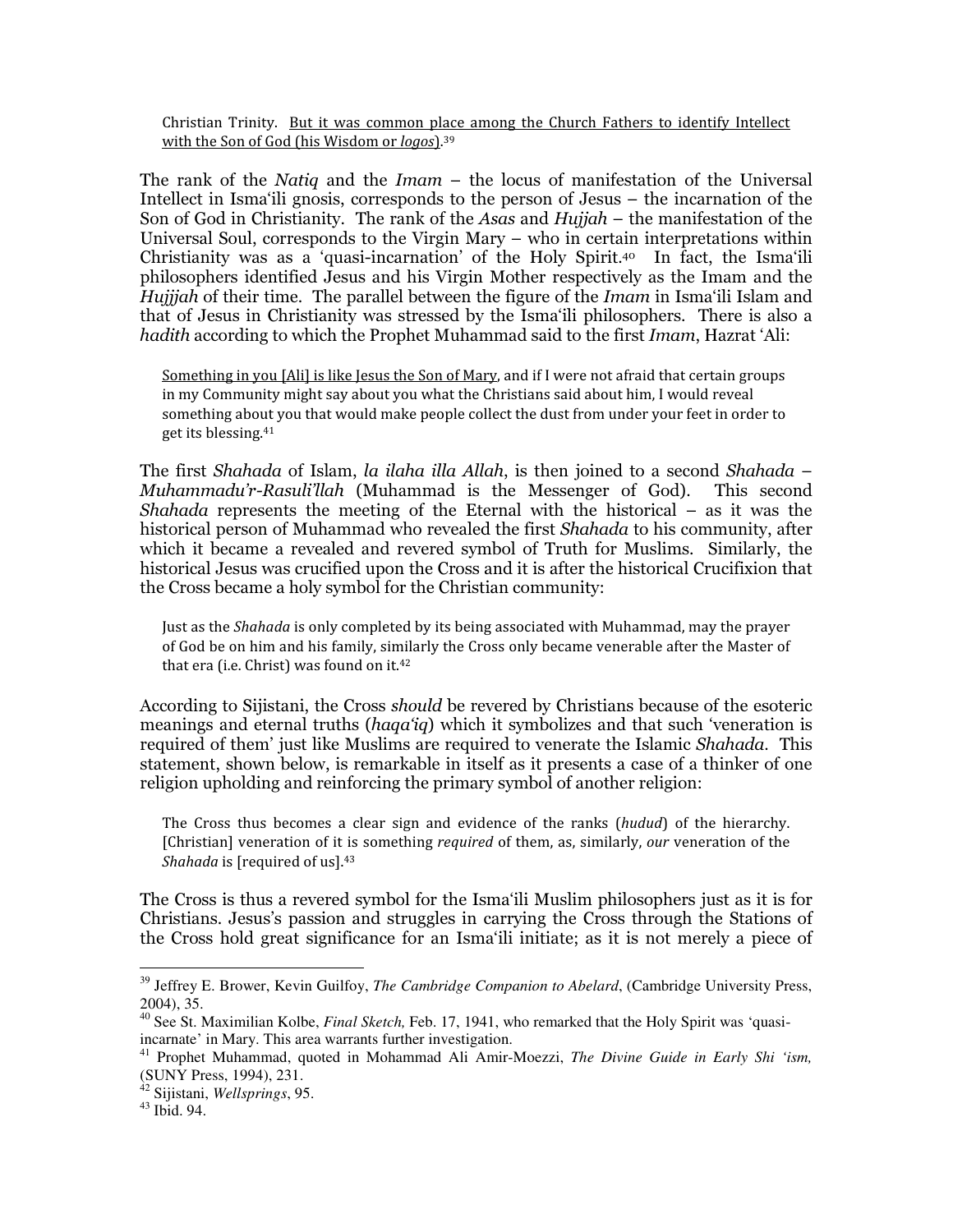wood which was carried by Christ but the entire celestial and terrestrial hierarchies – symbolized by the wooden Cross - were being 'carried' and 'revealed' by the person of Christ during the event of the Crucifixion. For the Isma'ilis, the Islamic Shahada and the Christian Cross, in their esoteric meanings, are symbols for the perennial truths of the eternal Summons (da'wah) which extends to all people of all times, regardless of one's formal religious affiliation. As expressed by Henry Corbin:

The Isma'ili chapter of the spiritual history of Jesus closes with an allusion to the meaning that must be given to the instruction ordering everyone to "take up his Cross". The symbol of the Cross…in its internal esoteric reality, involves the same significations as the Ark constructed by Noah and the four words that compose the Shahadat, the Islamic testimony of Unity. The symbol of the Christian Cross, thus integrated into the hierohistory of the eternal and unique da'wat, addresses to believers the same Call to faith and to a return to the suprasensory spiritual world, a Call that makes known to them its presence by unveiling for them the correspondences of universes that symbolize with each other. This Call may differ as far as exoteric aspects are concerned, but the spiritual hermeneutics of the prophets' teaching, from one end of the cycle of earthly humanity to the other, preserve its unity. For esoterism, everywhere and always, leads to the same end.<sup>44</sup>

## The Cross of Light

-



And having thus spoken, he showed me a Cross of Light fixed, and about the Cross a great multitude, not having one form: and in it was one form and one likeness. And the Lord himself I beheld above the Cross, not having any shape, but only a voice.

(The Acts of John)

The Qur'anic view of the Crucifixion is not necessarily an outright denial of the event. But rather, as the Isma'ili commentators show, the Qur'an is emphasizing a different aspect of the Crucifixion altogether. While Christians focus on the passion, suffering, and death of Jesus, the Qu'ran speaks from a more subtle and spiritual perspective when it proclaims that "they killed him not, nor did they crucify him, but it only appeared so to them." As the Isma'ili thinkers argue, it was only the human body or the *nasut* of Jesus that was killed and crucified upon the Cross while the eternal reality or lahut of Christ can never be killed or crucified. In other words, the historical Jesus may have died but the eternal Christ is ever-living. This view is extended by the Isma'ilis to the person of the Imam: the 'historical' Imam lives and dies in the realm of nature (dunya), but the 'eternal' Imam is always present in the realm of Faith (din). This is why, for example, the Isma'ilis do not mourn the death of Imam Husayn who was brutally martyred at Karbala, because, like Christ before him, the Imam was 'raised' unto God and remains forever alive in the Divine presence. One also finds this perspective, espoused by Isma'ili Islam, existing during the first centuries of Christianity. According to a second century

<sup>44</sup> Henry Corbin, *Swedenborg and Esoteric Islam,* (Westchester, Pennsylvania: Swedenborg Foundation, 1995), 126-130.